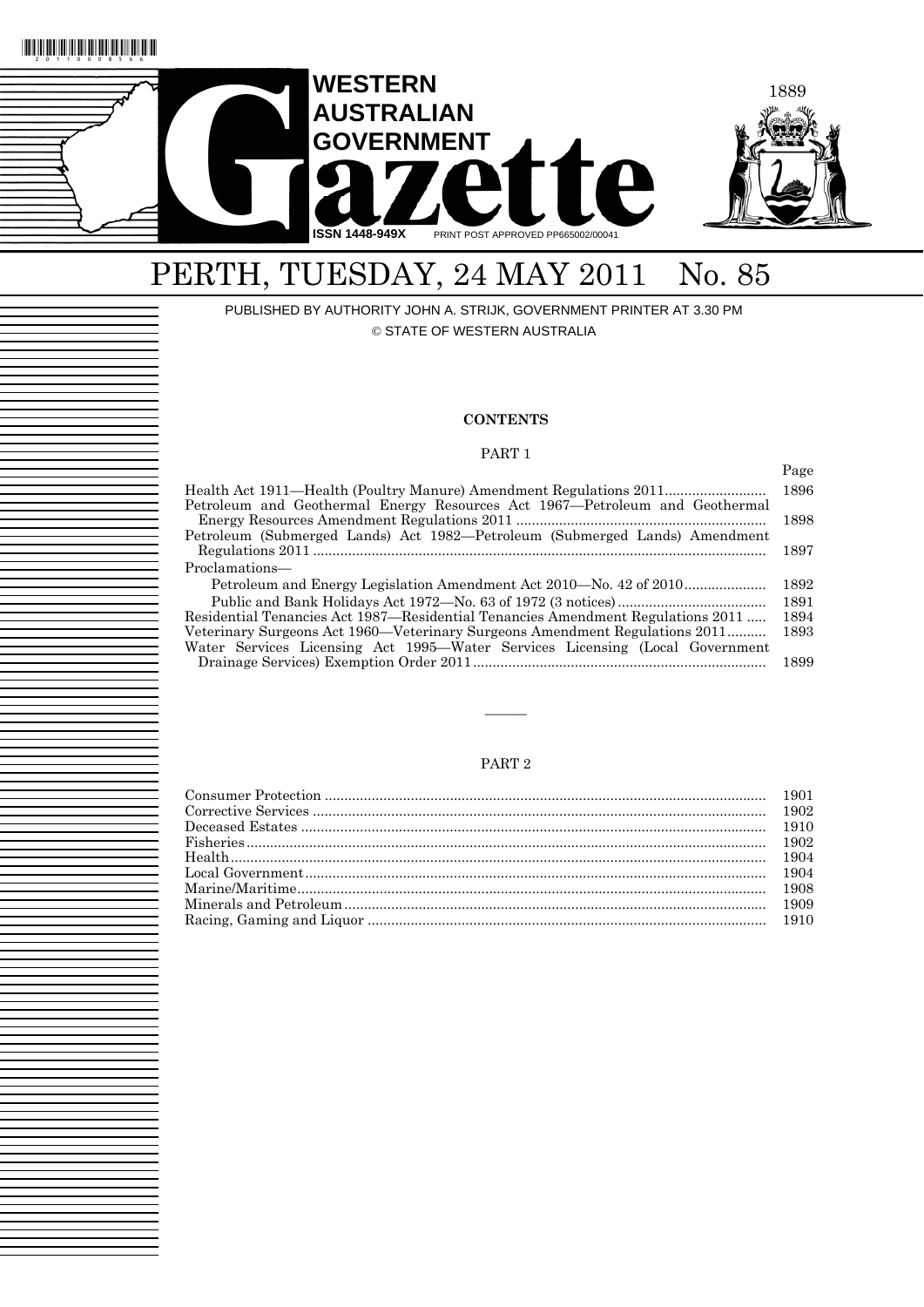# **IMPORTANT COPYRIGHT NOTICE**

© State of Western Australia

This work is copyright. Apart from any use as permitted under the *Copyright Act 1968*, no part may be reproduced by any process without written permission from the Attorney General for Western Australia. Inquiries in the first instance should be directed to the Government Printer, State Law Publisher, 10 William St, Perth 6000.

# **PUBLISHING DETAILS**

The Western Australian *Government Gazette* is published by State Law Publisher for the State of Western Australia on Tuesday and Friday of each week unless disrupted by Public Holidays or unforeseen circumstances.

Special *Government Gazettes* containing notices of an urgent or particular nature are published periodically.

The following guidelines should be followed to ensure publication in the *Government Gazette*.

- Material submitted to the Executive Council prior to gazettal will require a copy of the signed Executive Council Minute Paper and in some cases the Parliamentary Counsel's Certificate.
- Copy must be lodged with the Sales and Editorial Section, State Law Publisher no later than 12 noon on Wednesday (Friday edition) or 12 noon on Friday (Tuesday edition).

Delivery address: State Law Publisher Ground Floor, 10 William St. Perth, 6000 Telephone: 9426 0000 Fax: 9321 7536

- Inquiries regarding publication of notices can be directed to the Editor on (08) 9426 0010.
- Lengthy or complicated notices should be forwarded early to allow for preparation. Failure to observe this request could result in the notice being held over.

If it is necessary through isolation or urgency to fax copy, confirmation is not required by post. *If original copy is forwarded later and published, the cost will be borne by the advertiser.* 

# **ADVERTISING RATES AND PAYMENTS**

EFFECTIVE FROM 1 JULY 2010 (Prices include GST).

Deceased Estate notices, (per estate)—\$27.15

Articles in Public Notices Section—\$63.50 minimum charge (except items of an exceptionally large nature. In these instances arrangements will be made for pricing the notice at time of lodging).

All other Notices

Per Column Centimetre—\$12.70

Bulk Notices—\$231.80 per page

Clients who have an account will only be invoiced for charges over \$50.

For charges under \$50, clients will need to supply credit card details at time of lodging notice (i.e. notice under 4cm would not be invoiced).

Clients without an account will need to supply credit card details or pay at time of lodging the notice.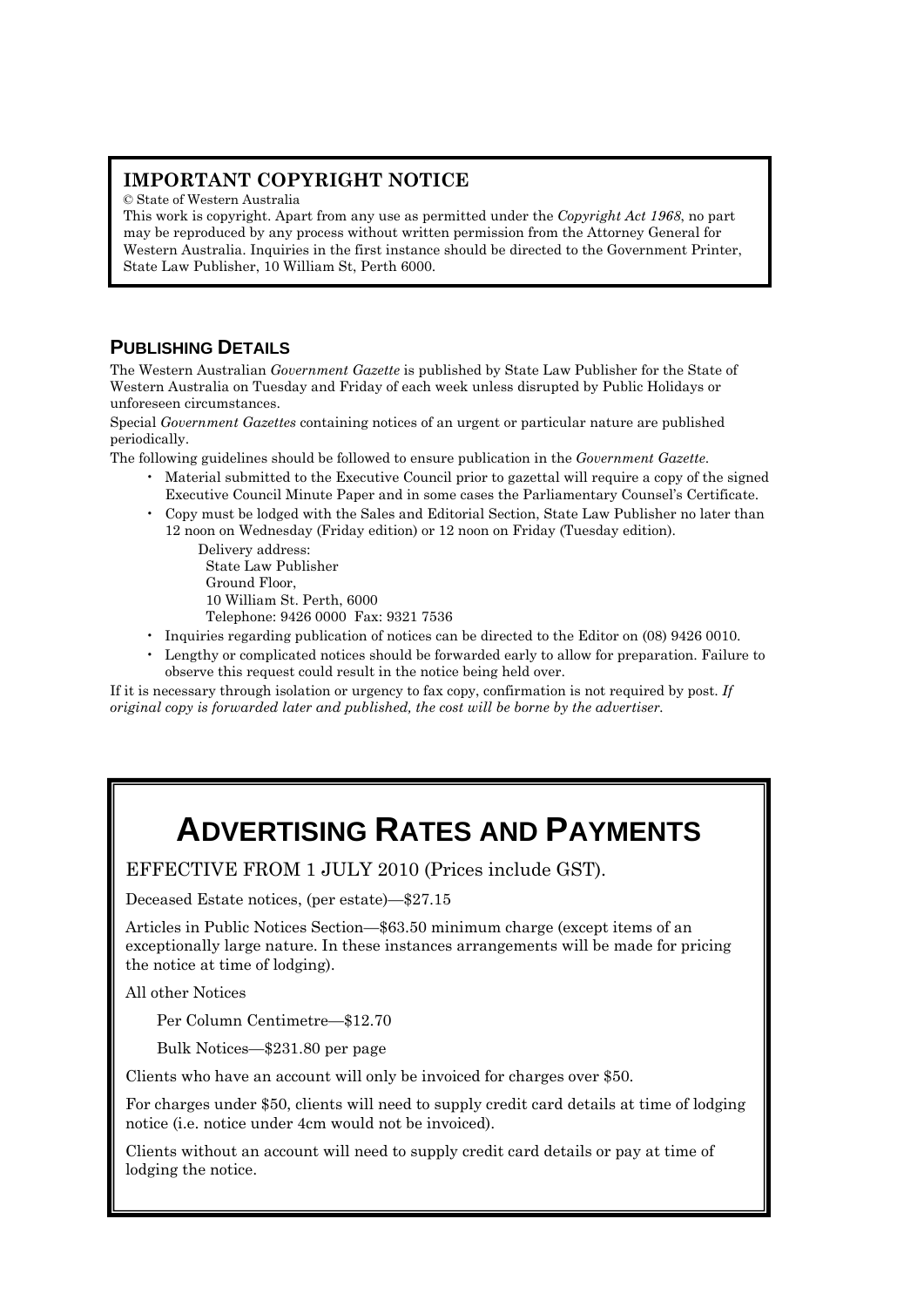# **— PART 1 —**

# **PROCLAMATIONS**

**AA101\*** 

### **PUBLIC AND BANK HOLIDAYS ACT 1972**

No. 63 of 1972

PROCLAMATION

Western Australia *By the Honourable Justice Michael John Murray, deputy of the Lieutenant-Governor and Administrator of the State of Western Australia* MICHAEL JOHN MURRAY Deputy of the Lieutenant-Governor and Administrator

[L.S.]

I, the deputy of the Lieutenant-Governor and Administrator, acting under the *Public and Bank Holidays Act 1972* section 8 and with the advice and consent of the Executive Council, declare that, instead of Friday 28 October 2011, Monday 4 July 2011 shall be the Celebration Day for the Anniversary of the Birthday of the Reigning Sovereign in 2011 in the part of East Pilbara shire (a district under the *Local Government Act 1995*) which is within the townsite of Marble Bar or within 150 kilometres of that townsite (including the townsite of Nullagine).

Given under my hand and the Public Seal of the State on 17 May 2011.

By Command of the deputy of the Lieutenant-Governor and Administrator,

SIMON O'BRIEN, Minister for Commerce.

**AA102\*** 

### **PUBLIC AND BANK HOLIDAYS ACT 1972**

————————————————————

No. 63 of 1972

PROCLAMATION

Western Australia

*By the Honourable Justice Michael John Murray, deputy of the Lieutenant-Governor and Administrator of the State of Western Australia* MICHAEL JOHN MURRAY Deputy of the Lieutenant-Governor and **Administrator** 

[L.S.]

I, the deputy of the Lieutenant-Governor and Administrator, acting under the *Public and Bank Holidays Act 1972* section 8 and with the advice and consent of the Executive Council, declare that, instead of Friday 28 October 2011, Monday 1 August 2011 shall be the Celebration Day for the Anniversary of the Birthday of the Reigning Sovereign in 2011 in Port Hedland town and Roebourne shire (districts under the *Local Government Act 1995*).

Given under my hand and the Public Seal of the State on 17 May 2011.

By Command of the deputy of the Lieutenant-Governor and Administrator,

SIMON O'BRIEN, Minister for Commerce.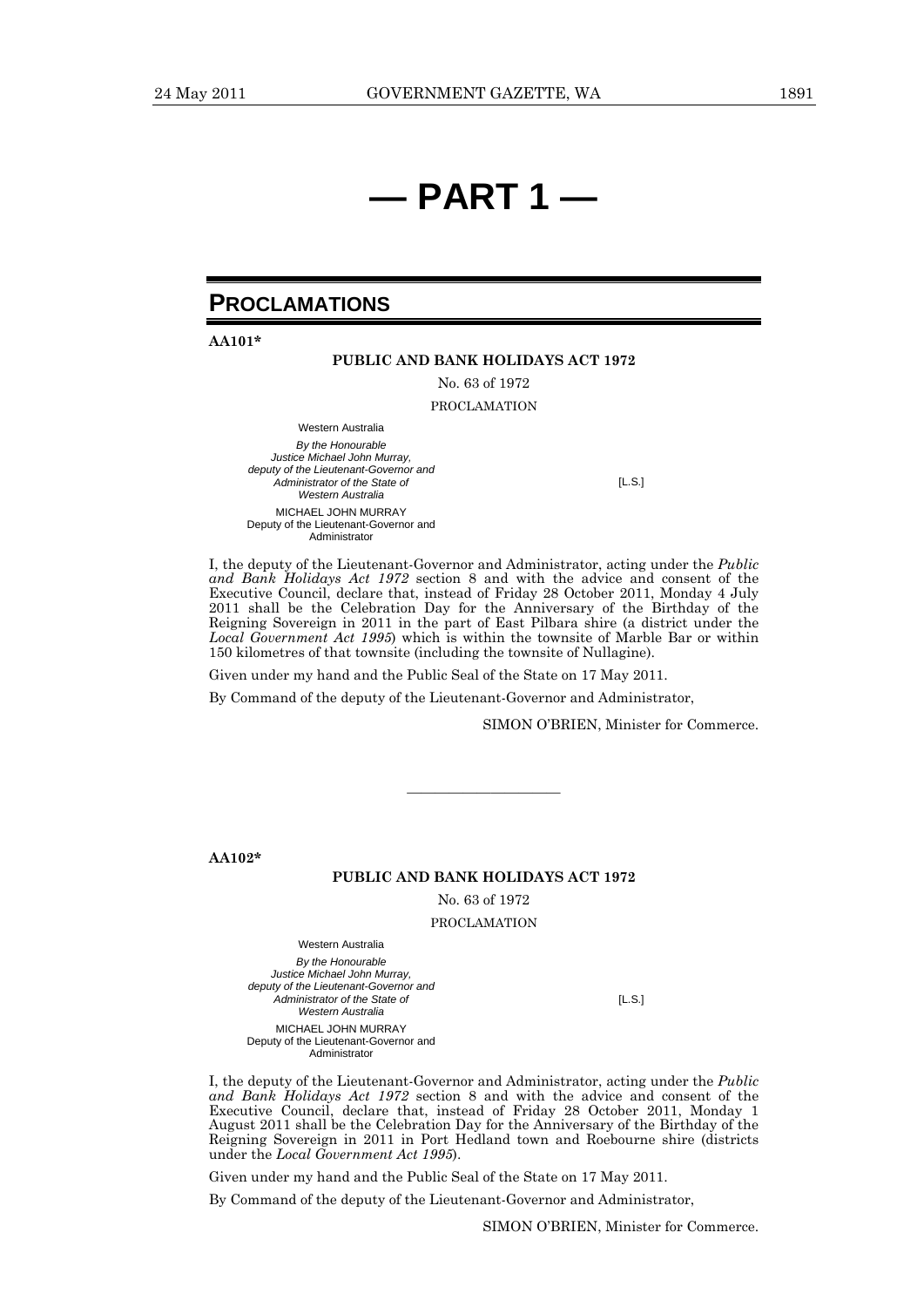**AA103\*** 

### **PUBLIC AND BANK HOLIDAYS ACT 1972**

No. 63 of 1972

PROCLAMATION

Western Australia *By the Honourable Justice Michael John Murray, deputy of the Lieutenant-Governor and Administrator of the State of Western Australia* MICHAEL JOHN MURRAY Deputy of the Lieutenant-Governor and Administrator

[L.S.]

I, the deputy of the Lieutenant-Governor and Administrator, acting under the *Public and Bank Holidays Act 1972* section 8 and with the advice and consent of the Executive Council, declare that, instead of Friday 28 October 2011, Monday 22 August 2011 shall be the Celebration Day for the Anniversary of the Birthday of the Reigning Sovereign in 2011 in the part of East Pilbara shire (a district under the *Local Government Act 1995*) which is within the townsite of Newman or within 150 kilometres of that townsite.

Given under my hand and the Public Seal of the State on 17 May 2011.

By Command of the deputy of the Lieutenant-Governor and Administrator,

SIMON O'BRIEN, Minister for Commerce.

**AA104\*** 

### **PETROLEUM AND ENERGY LEGISLATION AMENDMENT ACT 2010**

————————————————————

No. 42 of 2010 PROCLAMATION

Western Australia *By His Excellency Doctor Kenneth Comninos Michael, Companion of the Order of Australia, Governor of the State of Western Australia*  KENNETH COMNINOS MICHAEL **Governor** 

[L.S.]

I, the Governor, acting under the *Petroleum and Energy Legislation Amendment Act 2010* section 2(b) and with the advice and consent of the Executive Council, fix the day after the day on which this proclamation is published in the *Government Gazette* as the day on which the provisions of that Act, other than the provisions specified in the Table, come into operation.

**Table** 

| Part 1                                                                 |
|------------------------------------------------------------------------|
| sections 51, 57, 149 and 163                                           |
| section $58(b)$ to the extent that it inserts section $153(2)(lc)$     |
| section 61 to the extent that it inserts Schedule 2 clause 3           |
| section $165(1)(b)$ to the extent that it inserts section $152(2)(lc)$ |
| section 169 to the extent that it inserts Schedule 3 clause 4          |

Given under my hand and the Public Seal of the State on 19 April 2011. By Command of the Governor,

NORMAN MOORE, Minister for Mines and Petroleum.

Note: Under regulation 2(b) of the *Petroleum and Geothermal Energy Resources Amendment Regulations 2011*, those regulations, other than regulations 1 and 2, come into operation on the day on which the *Petroleum and Energy Legislation Amendment Act 2010* section 28 comes into operation. Under regulation 2(b) of the *Petroleum (Submerged Lands) Amendment* 

*Regulations 2011*, those regulations, other than regulations 1 and 2, come into operation on the day on which the *Petroleum and Energy Legislation Amendment Act 2010* sections 93, 112 and 159 come into operation.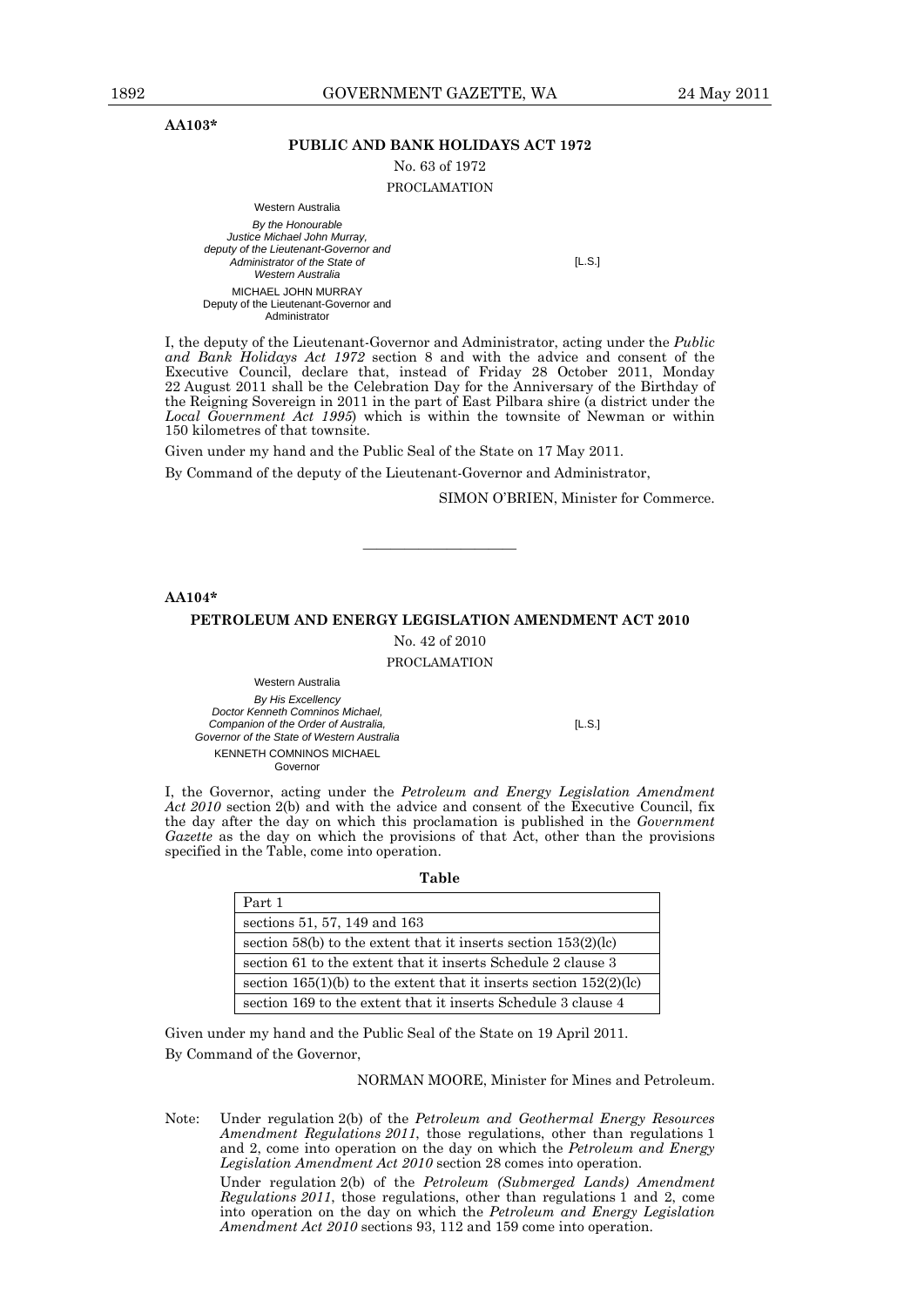# **AGRICULTURE AND FOOD**

**AG301\*** 

Veterinary Surgeons Act 1960

# **Veterinary Surgeons Amendment Regulations 2011**

Made by the Deputy of the Lieutenant-Governor and Administrator in Executive Council.

### **1. Citation**

 These regulations are the *Veterinary Surgeons Amendment Regulations 2011*.

### **2. Commencement**

These regulations come into operation as follows —

- (a) regulations 1 and  $2$  on the day on which these regulations are published in the *Gazette*;
- (b) the rest of the regulations on the day after that day.

# **3. Regulations amended**

 These regulations amend the *Veterinary Surgeons Regulations 1979*.

## **4. Regulation 21A amended**

 In regulation 21A in the Table after the item relating to The University of Queensland insert:

| James Cook University   Bachelor of Veterinary | Science (BVSc) |
|------------------------------------------------|----------------|
|                                                |                |

By Command of the Deputy of the Lieutenant-Governor and Administrator,

G. MOORE, Clerk of the Executive Council.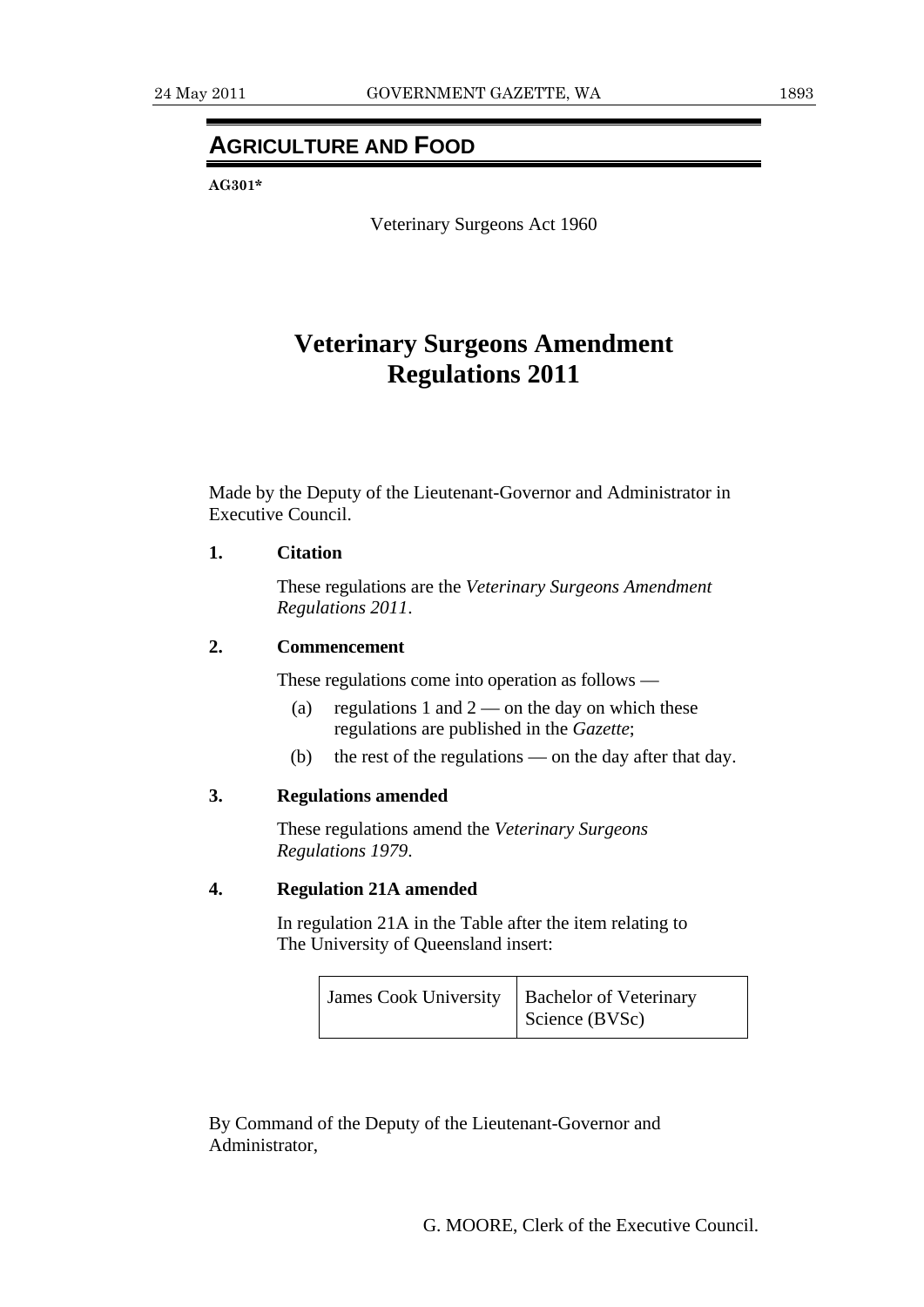# **CONSUMER PROTECTION**

**CP301\*** 

Residential Tenancies Act 1987

# **Residential Tenancies Amendment Regulations 2011**

Made by the Lieutenant-Governor and Administrator in Executive Council.

### **1. Citation**

 These regulations are the *Residential Tenancies Amendment Regulations 2011*.

### **2. Commencement**

These regulations come into operation as follows —

- (a) regulations 1 and  $2$  on the day on which these regulations are published in the *Gazette*;
- (b) the rest of the regulations on 1 June 2011.

# **3. Regulations amended**

 These regulations amend the *Residential Tenancies Regulations 1989*.

### **4. Regulation 10A amended**

In regulation 10A delete "\$100" and insert:

\$260

# **5. Regulation 11 amended**

In regulation 11 delete "\$500" and insert:

\$1 200

### **6. Schedule 2 amended**

- (1) In Schedule 2 clause 2 under the heading "**Department of Consumer and Employment Protection**":
	- (a) delete "Consumer and Employment Protection" and insert:

Commerce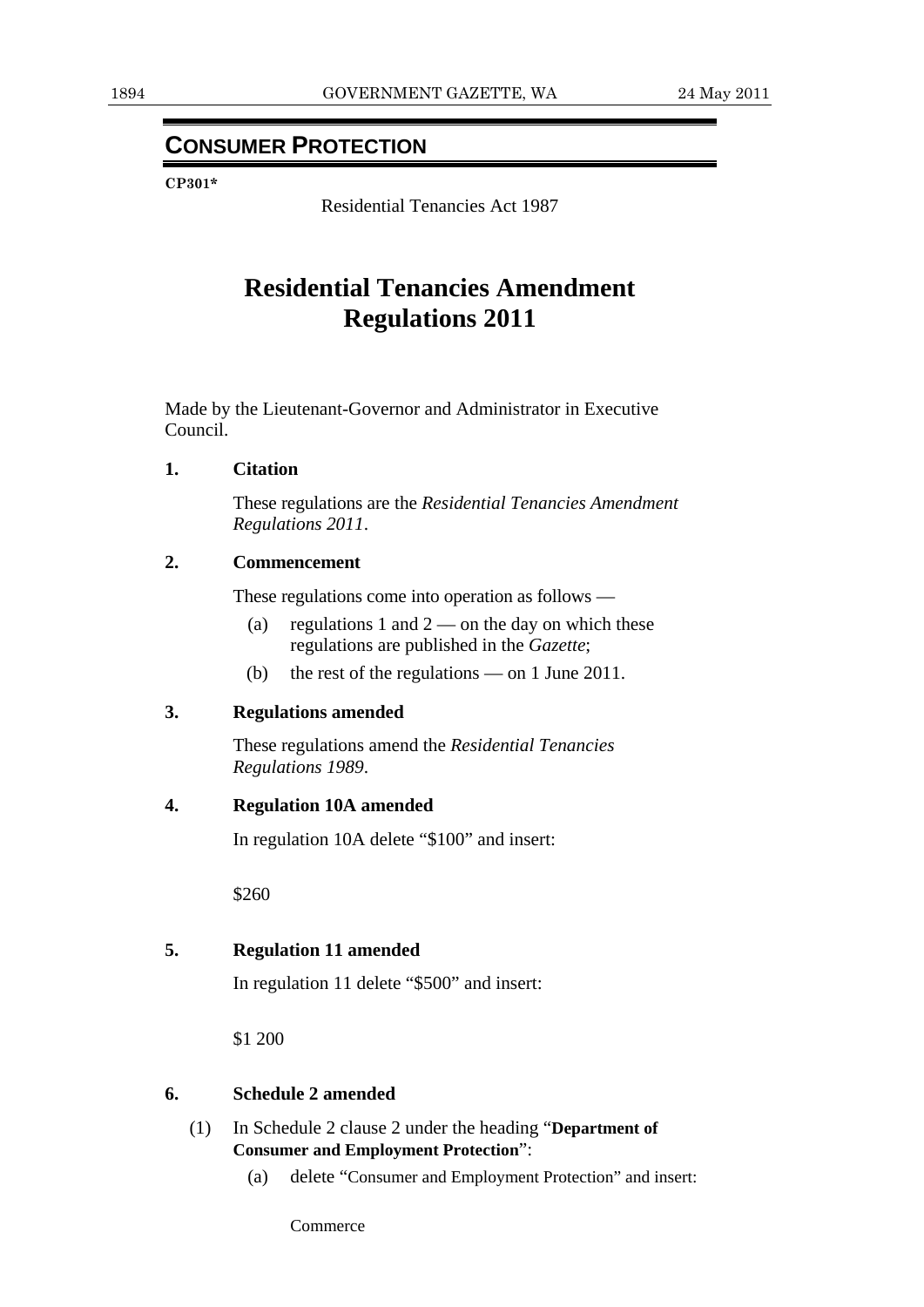(b) after "Albany," insert:

Broome,

(c) delete "Consumer and Employment Protection." and insert:

Commerce.

 Note: The heading "**Department of Consumer and Employment Protection**" to amended clause 2 is to read:

### **Department of Commerce**

- (2) In Schedule 2 clause 15:
	- (a) delete "\$100" and insert:

\$260

(b) delete "\$500." and insert:

\$1 200.

 (3) In Schedule 2 clause 18 under the heading "**Goods left behind**" delete "Consumer and Employment Protection." and insert:

Commerce.

# **7. Schedule 4 amended**

 In Schedule 4 Forms 6 and 7 delete "Consumer and Employment Protection" (each occurrence) and insert:

Commerce

By Command of the Lieutenant-Governor and Administrator,

———————————

PETER CONRAN, Clerk of the Executive Council.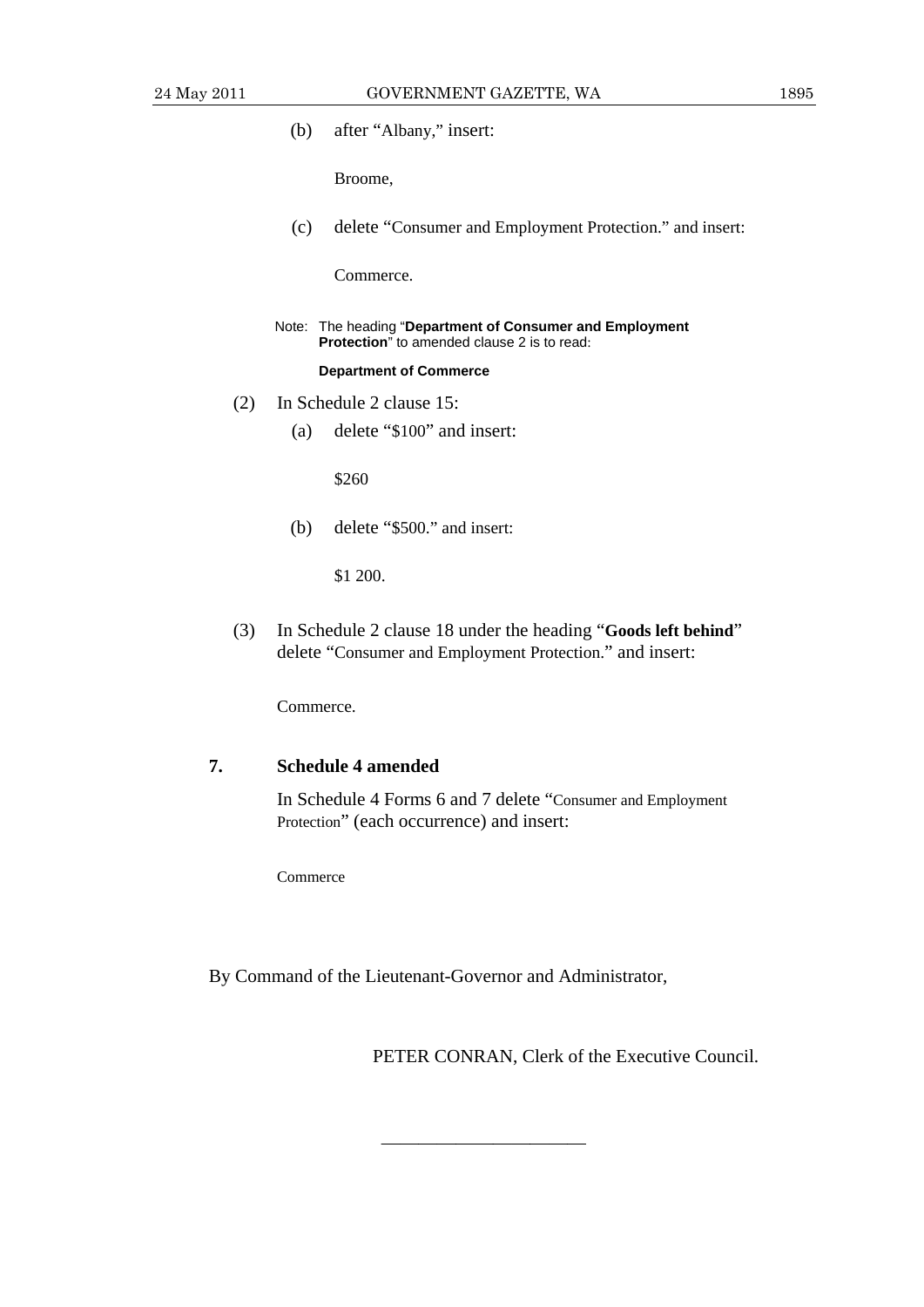# **HEALTH**

**HE301\*** 

Health Act 1911

# **Health (Poultry Manure) Amendment Regulations 2011**

Made by the Deputy of the Lieutenant-Governor and Administrator in Executive Council under sections 199(21) and 343A(1) of the Act.

## **1. Citation**

 These regulations are the *Health (Poultry Manure) Amendment Regulations 2011*.

## **2. Commencement**

These regulations come into operation as follows —

- (a) regulations 1 and  $2$  on the day on which these regulations are published in the *Gazette*;
- (b) the rest of the regulations on 1 September 2011.

### **3. Regulations amended**

 These regulations amend the *Health (Poultry Manure) Regulations 2001*.

### **4. Regulation 6 amended**

Delete regulation 6(4) and insert:

 (4) A person may supply, sell or transport commercially-derived unprocessed poultry manure at any time if the purpose is to deliver that manure to an area of the State where these regulations do not apply.

### **5. Regulation 7 deleted**

Delete regulation 7.

# **6. Regulation 8 amended**

In regulation  $8(5)$  delete " $6(4)$  or  $10$ ,".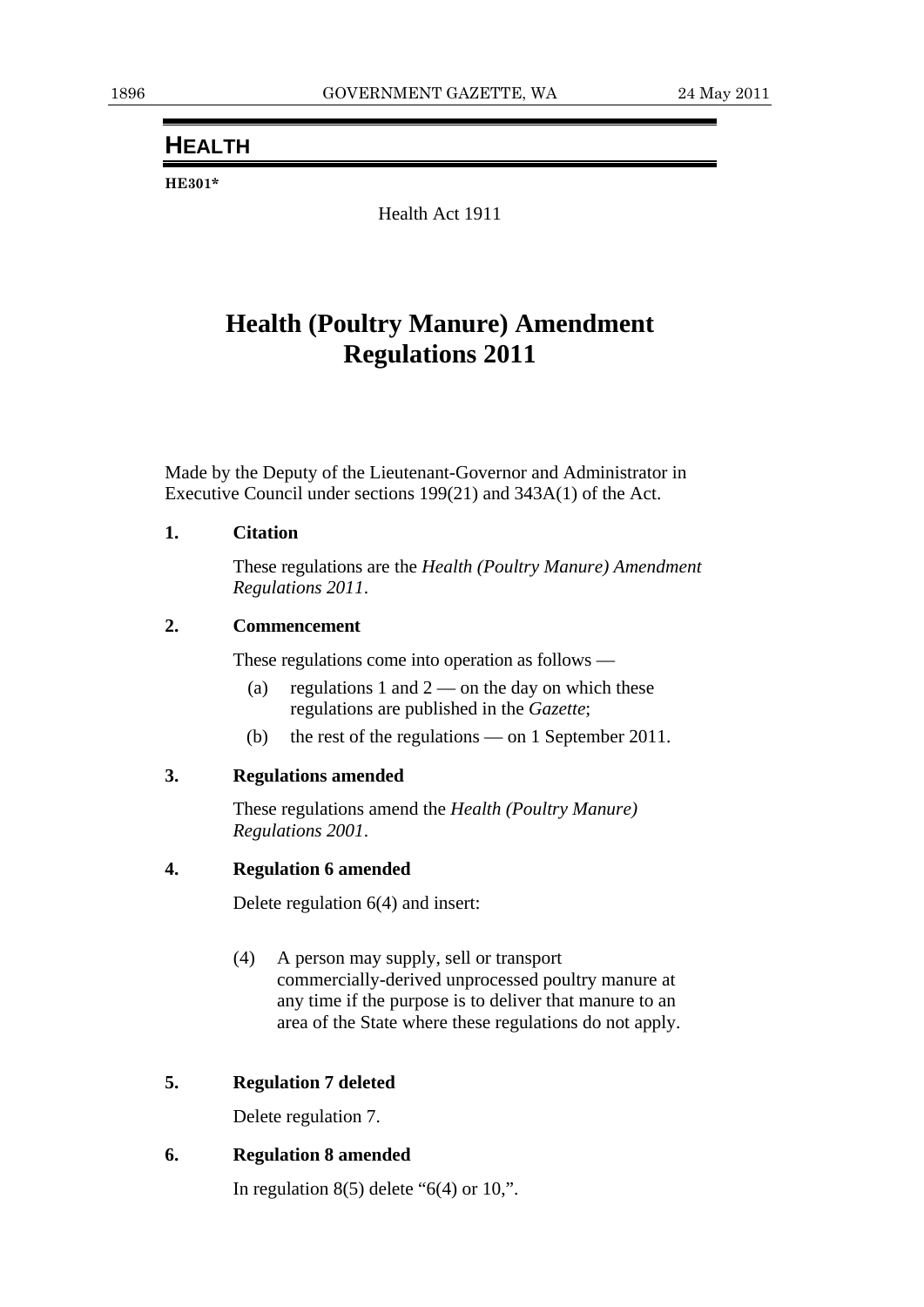# **7. Regulation 10 replaced**

Delete regulation 10 and insert:

### **10. Expiry of regulations**

These regulations expire on 1 September 2013.

By Command of the Deputy of the Lieutenant-Governor and Administrator,

G. MOORE, Clerk of the Executive Council.

# **MINERALS AND PETROLEUM**

**MP301\*** 

Petroleum (Submerged Lands) Act 1982

# **Petroleum (Submerged Lands) Amendment Regulations 2011**

Made by the Governor in Executive Council.

### **1. Citation**

 These regulations are the *Petroleum (Submerged Lands) Amendment Regulations 2011*.

### **2. Commencement**

These regulations come into operation as follows —

- (a) regulations 1 and  $2$  on the day on which these regulations are published in the *Gazette*;
- (b) the rest of the regulations on the day on which the *Petroleum and Energy Legislation Amendment Act 2010* sections 93, 112 and 159 come into operation.

## **3. Regulations amended**

 These regulations amend the *Petroleum (Submerged Lands) Regulations 1990*.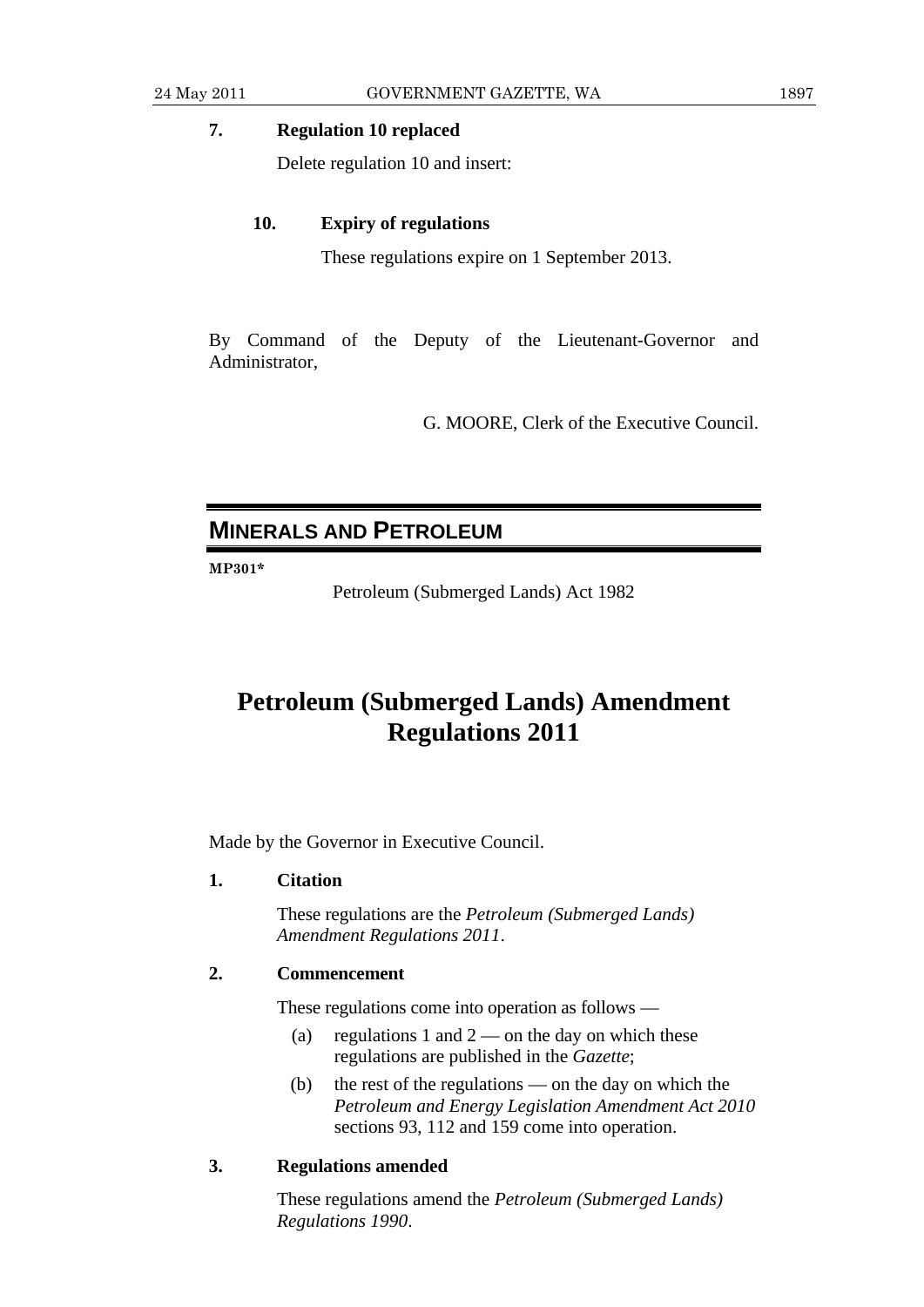# **4. Regulation 3 amended**

After regulation 3(9) insert:

 (10) For the purposes of section 141A of the Act, the fee is \$13 228.00.

# **5. Schedule 1 amended**

(1) After Schedule 1 item 4 insert:

| s. $38CA(2)(d)$<br>916.00<br>ίΔ |
|---------------------------------|
|---------------------------------|

(2) After Schedule 1 item 9 insert:

| 10A. | s. $60B(2)(d)$ | 4 788.00 |
|------|----------------|----------|
| 10B. | s. $60J(2)(d)$ | 958.00   |

By Command of the Governor,

PETER CONRAN, Clerk of the Executive Council.

**MP302\*** 

Petroleum and Geothermal Energy Resources Act 1967

———————————

# **Petroleum and Geothermal Energy Resources Amendment Regulations 2011**

Made by the Governor in Executive Council.

# **1. Citation**

 These regulations are the *Petroleum and Geothermal Energy Resources Amendment Regulations 2011*.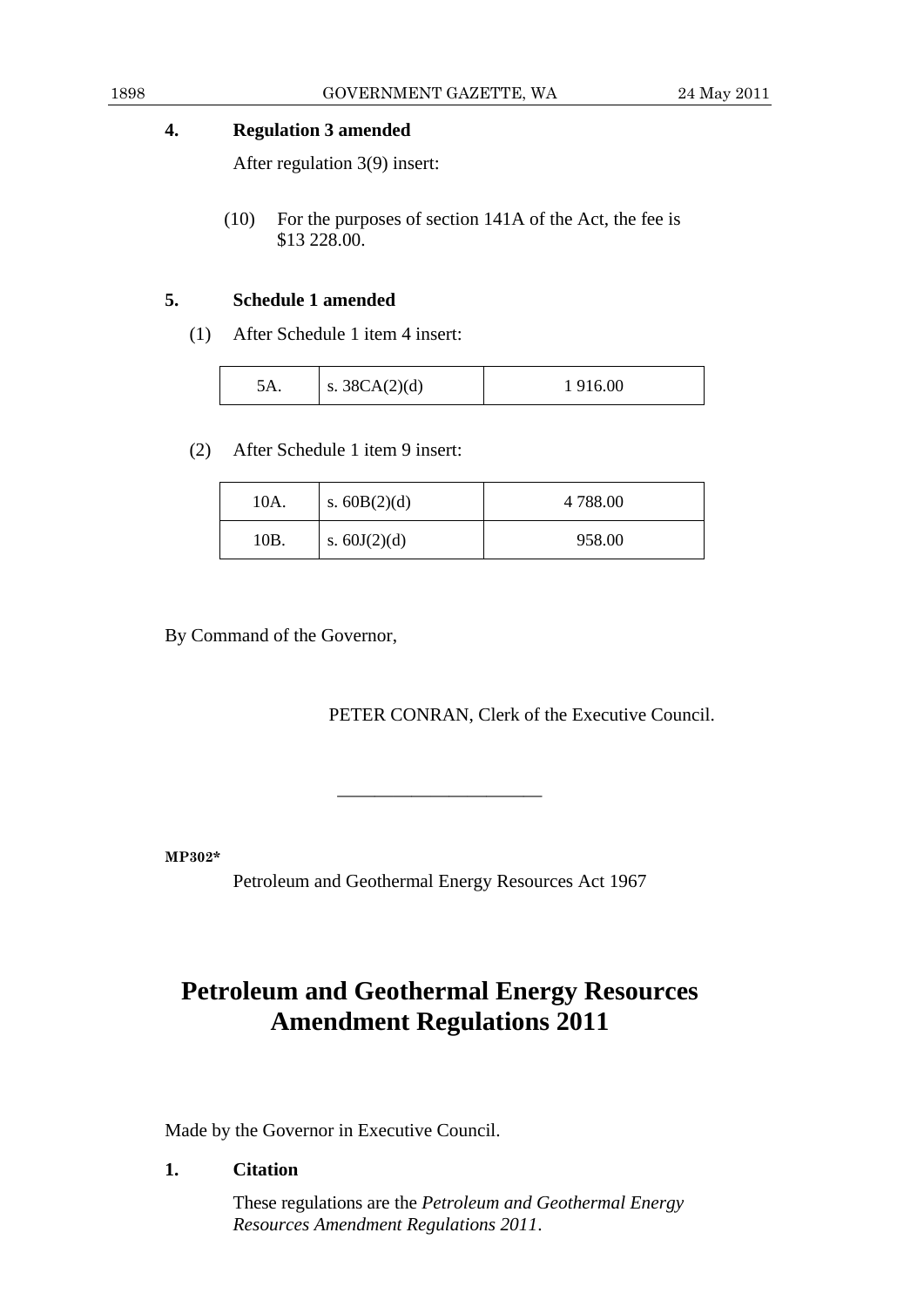# **2. Commencement**

These regulations come into operation as follows —

- (a) regulations 1 and  $2$  on the day on which these regulations are published in the *Gazette*;
- (b) the rest of the regulations on the day on which the *Petroleum and Energy Legislation Amendment Act 2010* section 28 comes into operation.

### **3. Regulations amended**

 These regulations amend the *Petroleum and Geothermal Energy Resources Regulations 1987*.

### **4. Schedule 1 amended**

After Schedule 1 item 7 insert:

| s. $48CA(3)(d)$<br>916.00<br>$8\,\Delta$ |
|------------------------------------------|
|------------------------------------------|

By Command of the Governor,

PETER CONRAN, Clerk of the Executive Council.

# **WATER/SEWERAGE**

**WA301\*** 

Water Services Licensing Act 1995

# **Water Services Licensing (Local Government Drainage Services) Exemption Order 2011**

Made by the Deputy of the Lieutenant-Governor and Administrator in Executive Council under section 19 of the Act.

**1. Citation** 

 This order is the *Water Services Licensing (Local Government Drainage Services) Exemption Order 2011*.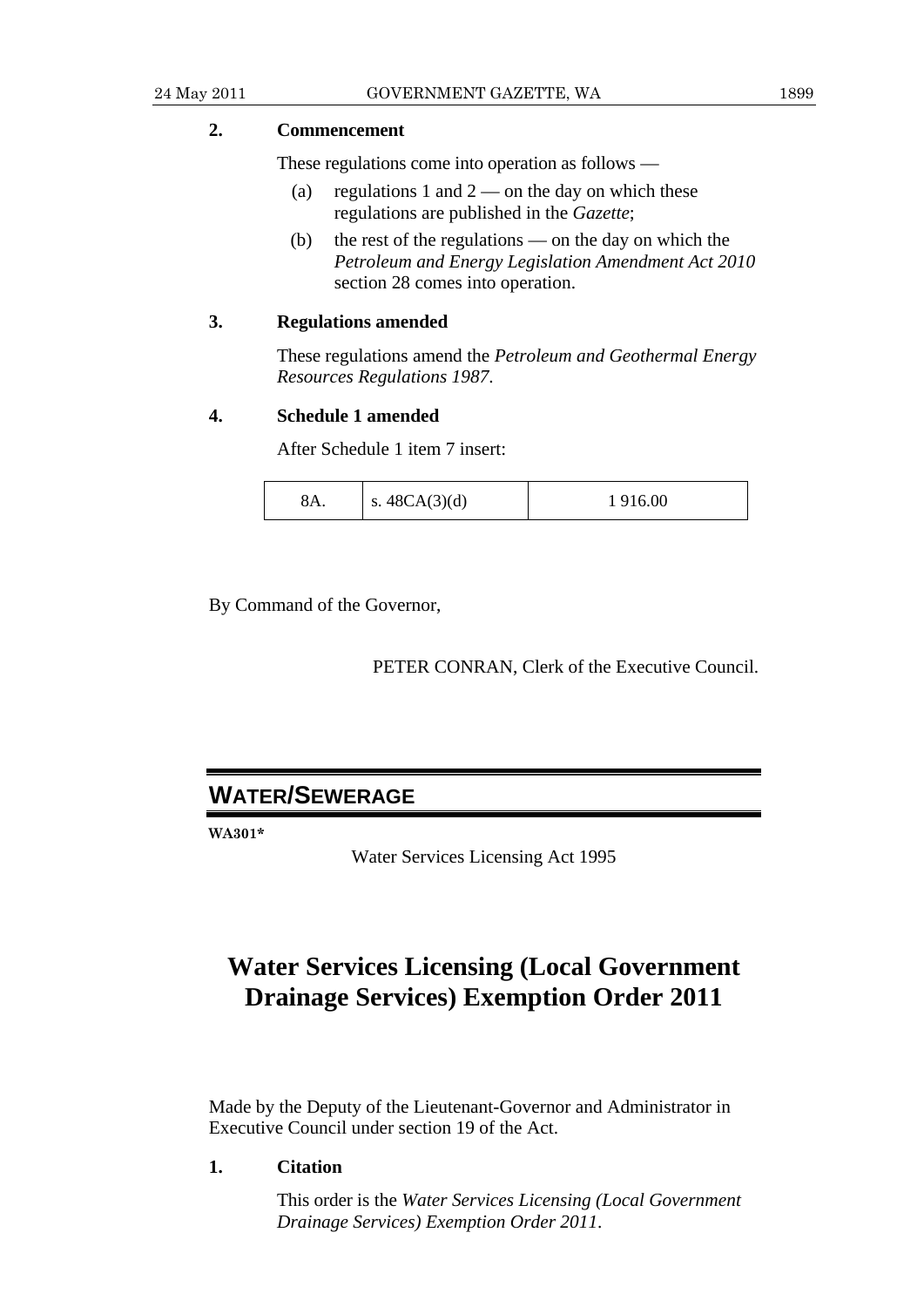# **2. Commencement**

This order comes into operation as follows —

- (a) clauses 1 and  $2$  on the day on which this order is published in the *Gazette*;
- (b) the rest of the order on 9 May 2012.

# **3. Terms used**

In this order —

*controlled area (drainage services)* means a controlled area designated under section 10 of the Act as a controlled area (drainage services);

*local government* means a local government established under the *Local Government Act 1995*.

# **4. Exemption**

 A local government that provides drainage services in a controlled area (drainage services) is exempt from the requirement under section 18 of the Act to hold an operating licence (drainage services) in respect of the services.

# **5. Expiry**

This order expires on 8 May 2015.

By Command of the Deputy of the Lieutenant-Governor and Administrator,

———————————

G. MOORE, Clerk of the Executive Council.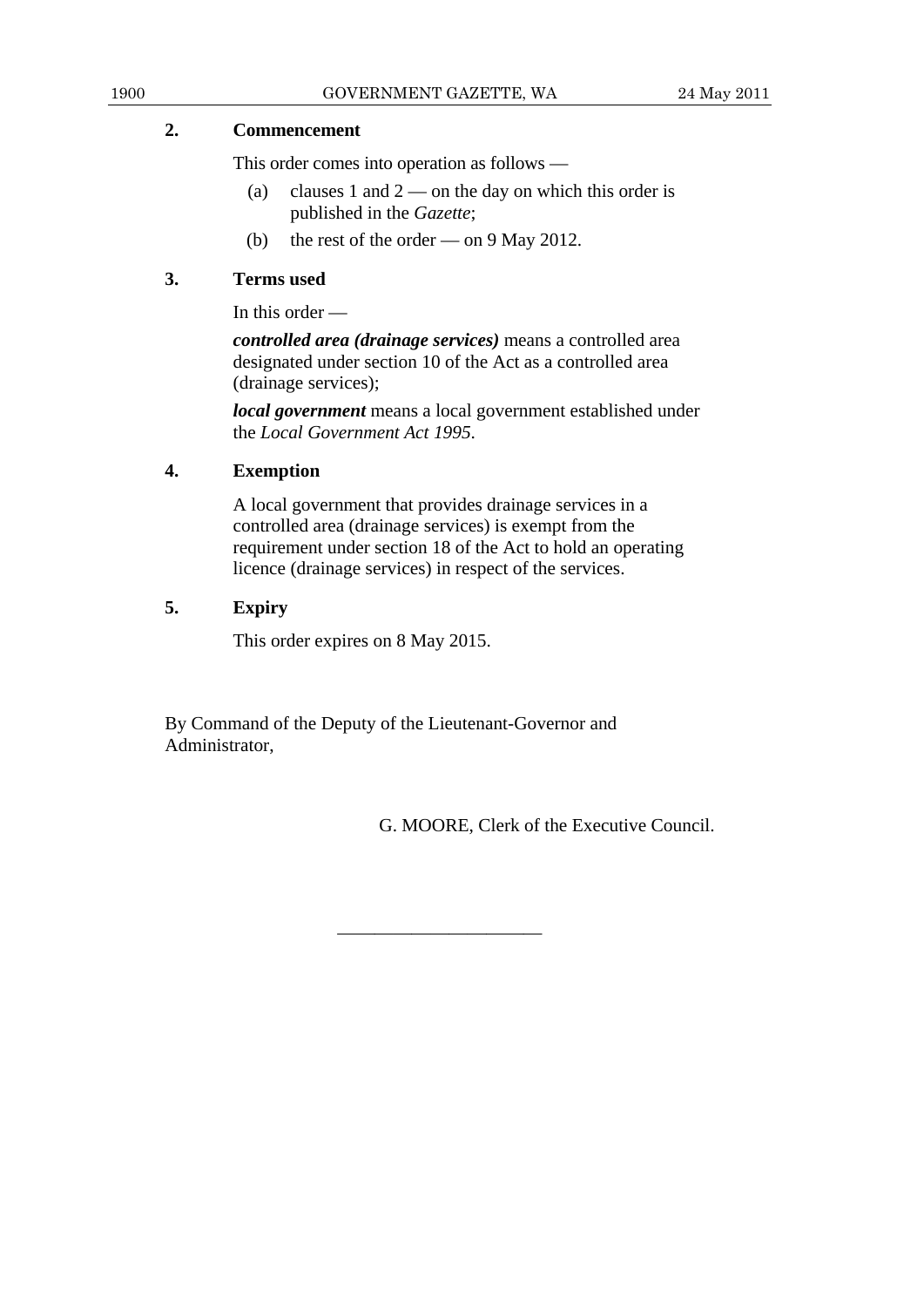# **— PART 2 —**

# **CONSUMER PROTECTION**

### **CP401\***

#### **FAIR TRADING ACT 2010**

The following instrument is published under the *Fair Trading Act 2010* section 21

### COMMONWEALTH OF AUSTRALIA

**COMPETITION AND CONSUMER ACT 2010** 

Consumer Protection Notice No. 21 of 2011

### **SAFETY STANDARD: CHILD RESTRAINT SYSTEMS FOR USE IN MOTOR VEHICLES**

I, David Bradbury, Parliamentary Secretary to the Treasurer, pursuant to subsection 105(1) of Schedule 2 to the *Competition and Consumer Act 2010*, hereby—

- (a) **REVOKE** the Consumer Product Safety Standard declared under section 65E(1) of the *Trade Practices Act 1974* by Consumer Protection Notice No. 12 of 2007;
- (b) **DECLARE** that, in respect of consumer goods of a kind specified in Division 1 of the Schedule to this Notice, the standards approved by Standards Australia specified in Division 2 of the Schedule, as varied by Division 3 of the Schedule, are safety standards for the purposes of section 106 of Schedule 2 to the *Competition and Consumer Act 2010.*

### **THE SCHEDULE**

### **Division 1: Particulars of the consumer goods**

The following consumer goods are specified—

- (1) Child restraints for use in motor vehicles, being devices to reduce the risk of bodily injury to a child passenger in the event of a motor vehicle impact.
- (2) Components—
	- (a) to restrain a child in a child restraint;
	- (b) to anchor a child restraint to a motor vehicle; and
	- (c) to restrain a vehicle seat.
- (3) Booster seats for use in motor vehicles, being devices—
	- (a) for raising a child's position in a motor vehicle; and
	- (b) for adapting an adult seat belt for use as a child restraint; and
	- (c) having a back above the seating plane.
- (4) Booster cushions for use in motor vehicles, being devices—
	- (a) for raising a child's position in a motor vehicle; and
	- (b) for adapting an adult seat belt for use as a child restraint; and
	- (c) having no back above the seating plane.

**Note:** This safety standard does NOT apply to motor vehicle child restraints designed for children with a disability or to items that are an integrated feature of a motor vehicle.

#### **Division 2: The Standards**

Australian/New Zealand Standard AS/NZS 1754:2010, *Child restraint systems for use in motor vehicles,* published 24 February 2010 as amended by, and incorporating, all amendments approved and published by Standards Australia prior to the date of this instrument;

or

Australian/New Zealand Standard AS/NZS 1754:2004, *Child restraint systems for use in motor vehicles,* published 8 November 2004 as amended by, and incorporating, all amendments approved and published by Standards Australia prior to the date of this instrument;

or

Australian/New Zealand Standard AS/NZS 1754:2000, *Child restraint systems for use in motor vehicles*, published 1 February 2000 as amended by, and incorporating, all amendments approved and published by Standards Australia prior to the date of this instrument.

### **Division 3: Variations**

Australian/New Zealand Standard AS/NZS 1754:2010 (as amended) is varied by—

 (1) Deleting the text "passenger cars and their derivatives," and replacing with "motor vehicles," in the first sentence of clause 1.1;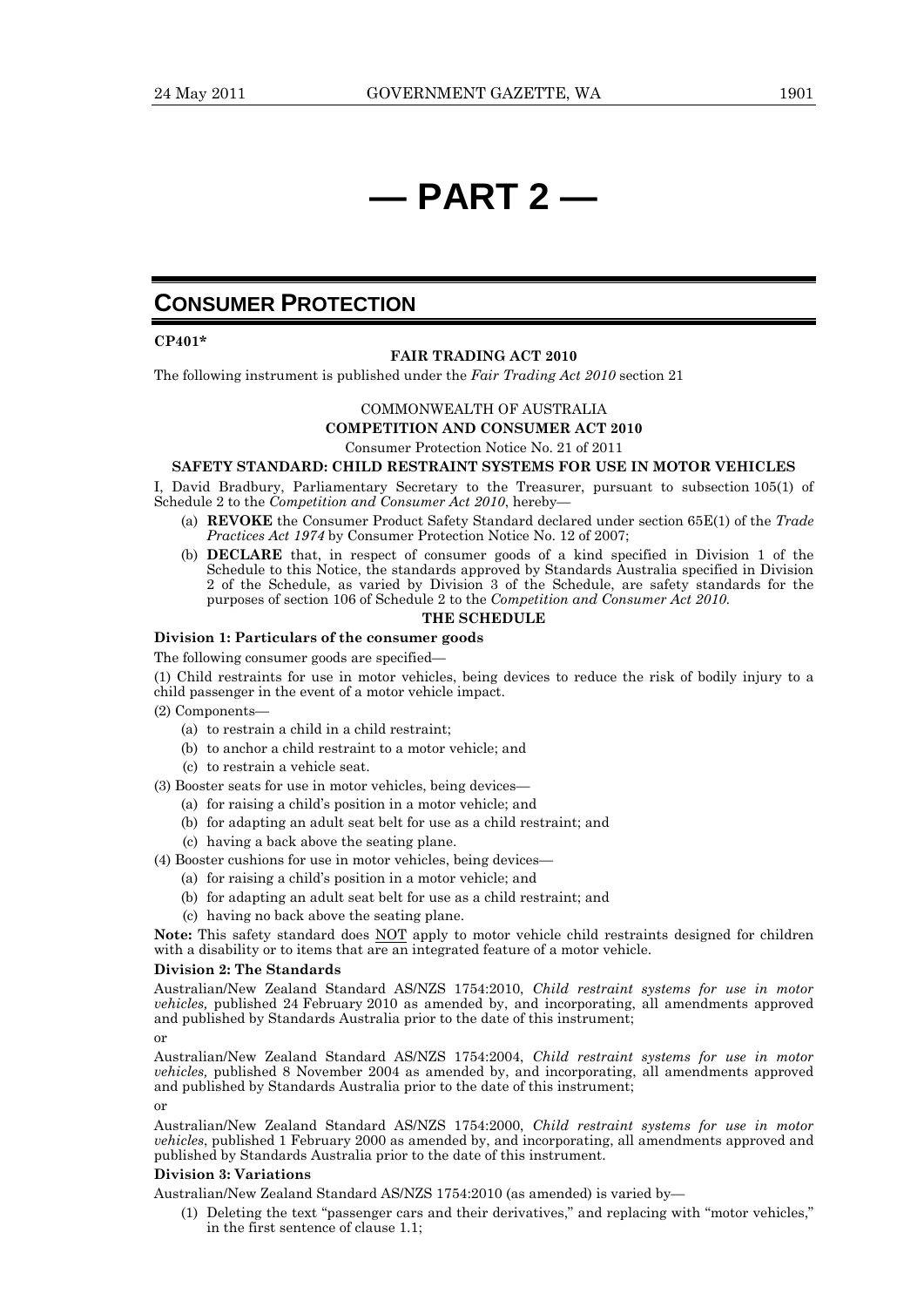- (2) Deleting the second sentence of clause 1.1;
- (3) Deleting clauses 2.3; 2.4; and 2.5; and
- (4) Deleting clauses 3.12; 5.2.2(b); and 6.3(h).

Australian/New Zealand Standard AS/NZS 1754:2004 (as amended) is varied by—

- (1) Deleting the text "passenger cars and their derivatives," and replacing with "motor vehicles," in the first sentence of clause 1.1;
- (2) Deleting the second sentence of clause 1.1;
- (3) Deleting clauses 2.4; 2.5; and 2.6; and
- (4) Deleting clauses 3.12; 5.2.2(b); and 6.3(h).

Australian/New Zealand Standard AS/NZS 1754:2000 (as amended) is varied by—

- (1) Deleting the text "passenger cars and their derivatives," and replacing with "motor vehicles," in the first sentence of clause 1.1;
- (2) Deleting the second sentence of clause 1.1;
- (3) Deleting clauses 2.4; 2.5; and 2.6; and
- (4) Deleting clauses 3.12; 5.2.2(b); and 6.3(h).

Dated this 2nd day of May 2011.

DAVID BRADBURY, Parliamentary Secretary to the Treasurer.

# **CORRECTIVE SERVICES**

### **CS401\***

### **PRISONS ACT 1981**

PERMIT DETAILS

Pursuant to the provisions of section 15P of the *Prisons Act 1981*, the Commissioner of the Department of Corrective Services has revoked the following Permit to do High-Level Security Work—

| Surname  | <b>Other Names</b>   | Permit<br>No. |            |
|----------|----------------------|---------------|------------|
| Buchanan | James Stewart Landel | AP 0561       | 19/05/2011 |

This notice is published under section 15P of the *Prisons Act 1981*.

TILLIE PROWSE, Manager, Acacia Prison Contract.

20 May 2011.

# **FISHERIES**

**FI401\*** 

### **FISH RESOURCES MANAGEMENT ACT 1994**

JOINT AUTHORITY SOUTHERN DEMERSAL GILLNET AND DEMERSAL LONGLINE MANAGED FISHERY MANAGEMENT PLAN 1992

### CLOSURE OF AN AREA WITHIN THE FISHERY

Notice No. 1 of 2011

I, Stuart Smith, Chief Executive Officer of the Department of Fisheries Western Australia, in accordance with clause 7C of the *Joint Authority Southern Demersal Gillnet and Demersal Longline Managed Fishery Management Plan 1992,* having taken into account advice received from the Department's Director of Fisheries Research and consulted with the licence holders in the Joint Authority Southern Demersal Gillnet and Demersal Longline Managed Fishery (the Fishery), do hereby prohibit fishing by the use of a demersal gillnet or demersal longline at any time during the period commencing on 16 August 2011 and ending on 15 October 2011 in that area of the Fishery specified in the Schedule, for the purposes of protecting breeding stocks of whiskery shark.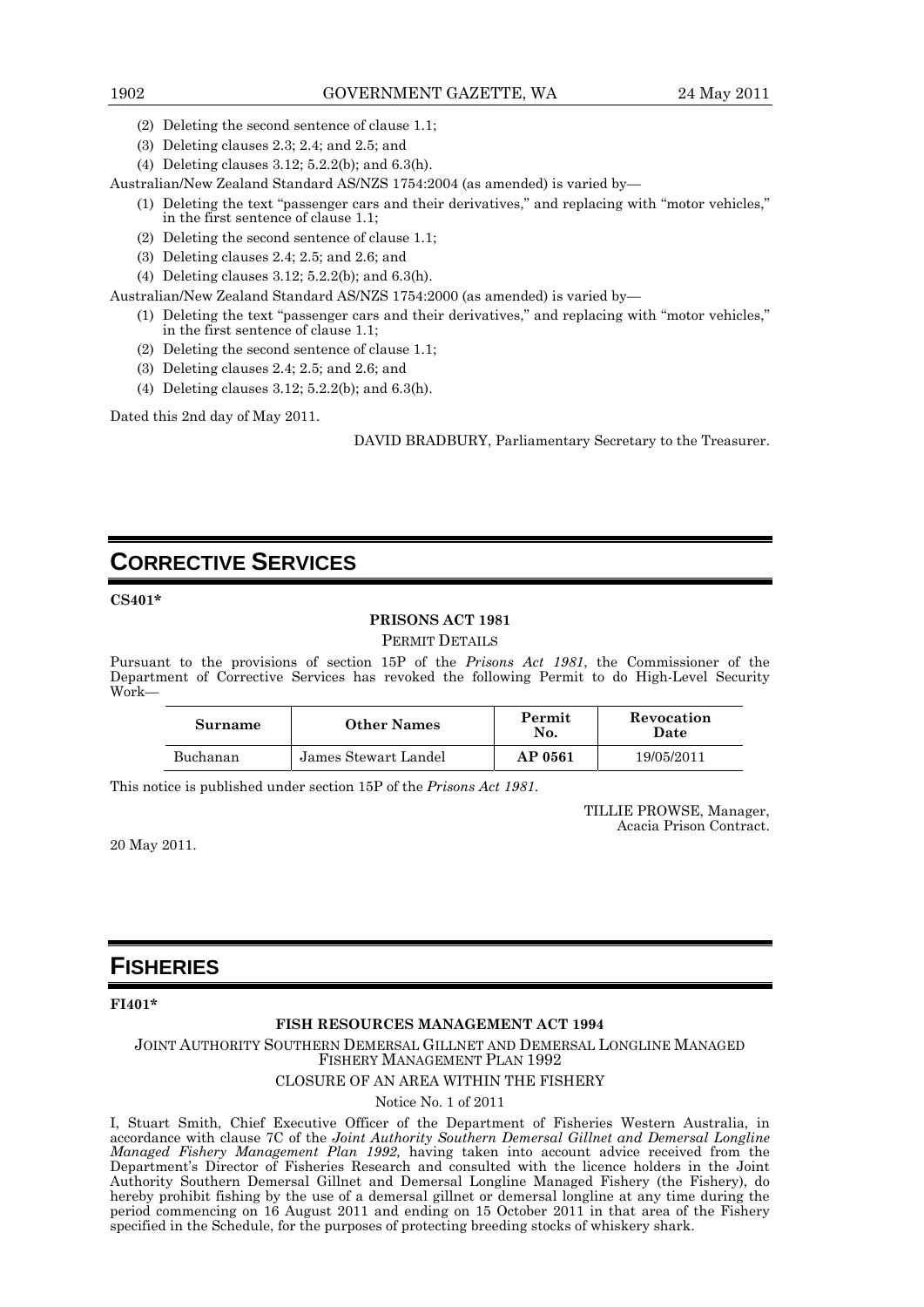#### **Schedule**

All waters bounded by a line commencing at the intersection of the high water mark on the coastline of Western Australia and 33° south latitude; thence west along the parallel to its intersection with  $114^{\circ}$  38' east longitude; thence south-westerly along the geodesic to the intersection of 33 $^{\circ}$  10' south latitude and  $114^{\circ}$  34' east longitude; thence south-westerly along the geodesic to the intersection of  $33^\circ$  30´ south latitude and  $114^\circ$  29´ east longitude; thence southerly along the geodesic to the intersection of  $34^{\circ}$  south latitude and  $114^{\circ}$   $27'$  east longitude; thence southerly along the geodesic to the intersection of 34° 20´ south latitude and 114° 30´ east longitude; thence south-easterly along the geodesic to the intersection of  $34^{\circ}$   $41'$  south latitude and  $114^{\circ}$   $40'$  east longitude; thence southeasterly along the geodesic to the intersection of  $34^{\circ}$  52' south latitude and  $114^{\circ}$  50' east longitude; thence south-easterly along the geodesic to the intersection of  $34^{\circ}$  58´ south latitude and  $115^{\circ}$  east longitude; thence south-easterly along the geodesic to the intersection of 35° 04´ south latitude and  $115^{\circ}$  16<sup> $\circ$ </sup> east longitude; thence easterly along the geodesic to the intersection of 35 $^{\circ}$  06 $^{\circ}$  south latitude and  $115^{\circ}$  36' east longitude; thence south-easterly along the geodesic to the intersection of 35 $^{\circ}$  17<sup>'</sup> south latitude and 116<sup>°</sup> east longitude; thence south-easterly along the geodesic to the intersection of  $35^{\circ}$  23' south latitude and  $116^{\circ}$  19' east longitude; thence south-easterly along the geodesic to the intersection of  $35^{\circ}$  27´ south latitude and  $116^{\circ}$  47´ east longitude; thence east along the parallel to its intersection with 116<sup>°</sup> 57<sup>′</sup> east longitude; thence north-easterly along the geodesic to the intersection of  $35^{\circ}$  23' south latitude and  $117^{\circ}$  13' east longitude; thence south-easterly along the geodesic to the intersection of  $35^{\circ}$  27' south latitude and  $117^{\circ}$  40' east longitude; thence south-easterly along the geodesic to the intersection of  $35^{\circ}$  29' south latitude and  $117^{\circ}$  50' east longitude; thence northeasterly along the geodesic to the intersection of  $35^{\circ}$   $27'$  south latitude and  $118^{\circ}$  east longitude; thence north along the meridian to its intersection with the high water mark on the coastline of the southern shore of Australia (near Bald Head); thence generally westerly, north-westerly, and northerly along the high water mark to the commencement point.

Dated this 13th day of May 2011.

S. J. SMITH, Chief Executive Officer.

### **FI402\***

### **FISH RESOURCES MANAGEMENT ACT 1994**

———————————

WEST COAST DEMERSAL GILLNET AND DEMERSAL LONGLINE (INTERIM) MANAGED FISHERY MANAGEMENT PLAN 1997

#### CLOSURE OF AN AREA WITHIN THE FISHERY

### Notice No. 1 of 2011

I, Stuart Smith, Chief Executive Officer of the Department of Fisheries Western Australia, in accordance with clause 26A of the *West Coast Demersal Gillnet and Demersal Longline (Interim) Managed Fishery Management Plan 1997,* having taken into account advice received from the Department's Director of Fisheries Research and consulted with the permit holders in the West Coast Demersal Gillnet and Demersal Longline (Interim) Managed Fishery (the Fishery), do hereby prohibit fishing by the use of a demersal gillnet or demersal longline at any time during the period commencing on 16 August 2011 and ending on 15 October 2011 in that area of the Fishery specified in the Schedule, for the purposes of protecting breeding stocks of whiskery shark.

#### **Schedule**

All waters bounded by a line commencing at the intersection of the high water mark on the coastline of Western Australia and 26° south latitude; thence west along the parallel to its intersection with  $112^{\circ}$  18´ east longitude; thence south-easterly along the geodesic to the intersection of 26 $^{\circ}$  24´ south latitude and  $112^{\circ}$  30<sup> $\prime$ </sup> east longitude; thence south-easterly along the geodesic to the intersection of  $26^{\circ}$  50' south latitude and  $112^{\circ}$  44' east longitude; thence south-easterly along the geodesic to the intersection of  $27^{\circ}$  20' south latitude and  $112^{\circ}$  55' east longitude; thence south-easterly along the geodesic to the intersection of 27 $^{\circ}$  55´ south latitude and  $113^{\circ}$  10´ east longitude; thence southeasterly along the geodesic to the intersection of 28° 35′ south latitude and  $113°$  29′ east longitude; thence south-easterly along the geodesic to the intersection of 29° south latitude and 113°  $46'$  east longitude; thence south-easterly along the geodesic to the intersection of 29° 54′ south latitude and  $114^{\circ}$  25´ east longitude; thence south-easterly along the geodesic to the intersection of 30 $^{\circ}$  40´ south latitude and  $114^{\circ}$   $41'$  east longitude; thence south-easterly along the geodesic to the intersection of  $31^{\circ}$  14' south latitude and  $114^{\circ}$  55' east longitude; thence southerly along the geodesic to the intersection of 31° 48′ south latitude and  $115^{\circ}$  01′ east longitude; thence south-easterly along the geodesic to the intersection of  $31^{\circ}$  58' south latitude and  $115^{\circ}$  13' east longitude; thence southwesterly along the geodesic to the intersection of  $32^{\circ}$  16´ south latitude and  $115^{\circ}$  05´ east longitude; thence south-westerly along the geodesic to the intersection of 32° 53′ south latitude and 114° 41′ east longitude; thence south-westerly along the geodesic to the intersection of 33° south latitude and 114° 38´ east longitude; thence east along the parallel to its intersection with the high water mark on the coastline of Western Australia; thence generally north along the high water mark to the commencement point.

Dated this 13th day of May 2011.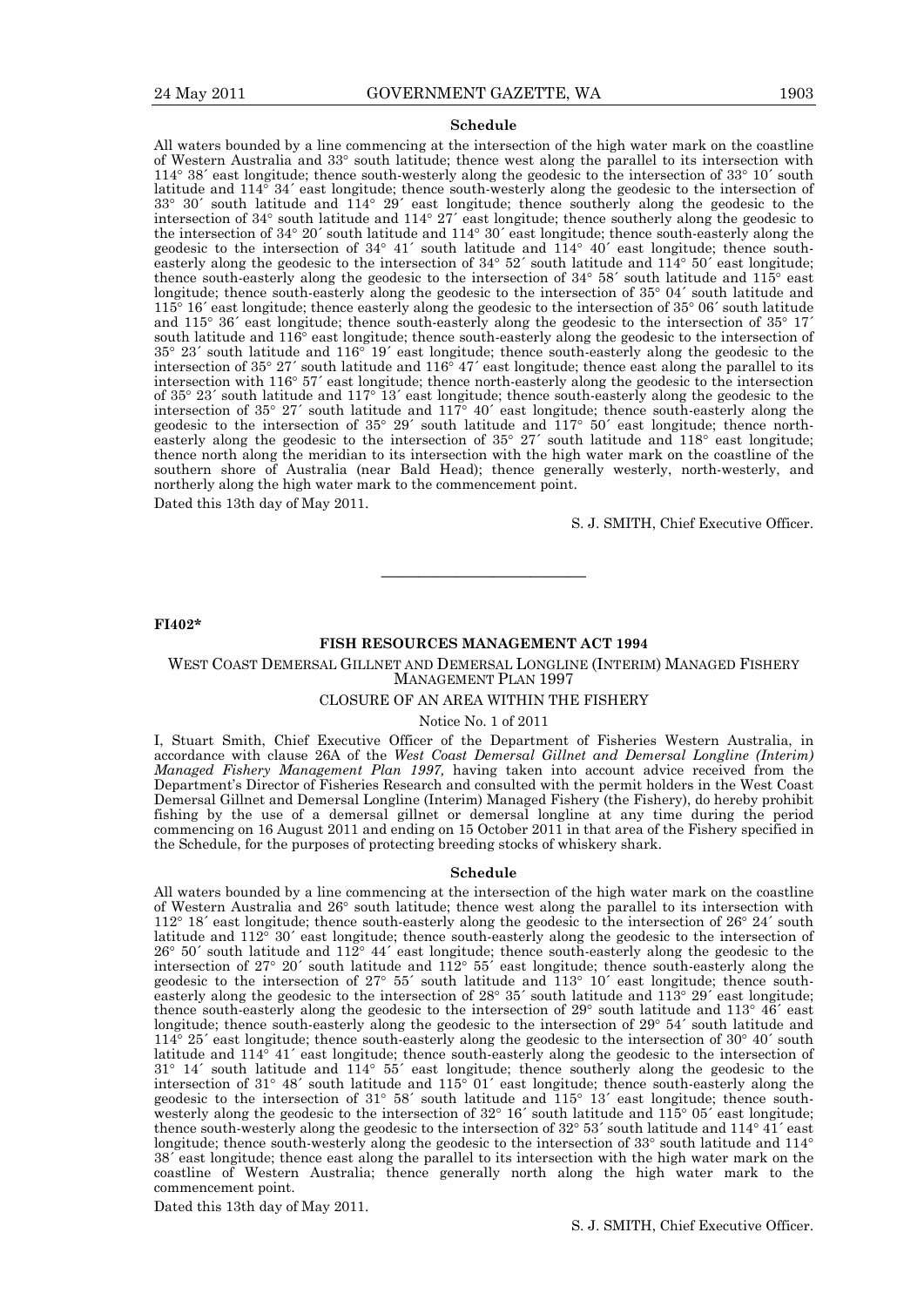# **HEALTH**

### **HE401\***

### **HEALTH PRACTITIONER REGULATION NATIONAL LAW (WA) ACT 2010**  MEDICAL (AREA OF NEED) DETERMINATION (NO. 12) 2011

Made by the Minister for Health pursuant to section 67(5) of the *Health Practitioner Regulation National Law (WA) Act 2010.* 

### **Citation**

1. This determination may be cited as the *Medical (Area of Need) Determination (No. 12) 2011.* 

#### **Commencement**

2. This determination comes into operation on the day on which it is published in the *Government Gazette*.

#### **Unmet area of need**

3. The area of need specified in the Schedule is determined to be an area of need for the purposes of section 67 of the Act.

### **Expiry of determination**

4. This determination expires five years after its commencement.

#### **SCHEDULE**

Radiology Services at the following locations—

- Town of Port Hedland
- Shire of Ashburton
- Shire of East Pilbara
- Shire of Roebourne

Dated this 16th day of May 2011.

Dr. KIM HAMES MLA, Deputy Premier, Minister for Health.

# **LOCAL GOVERNMENT**

**LG401\*** 

### **LOCAL GOVERNMENT ACT 1995**

*Shire of Augusta-Margaret River*  BASIS OF RATES

Department of Local Government.

### DLG: AM5-4#07

It is hereby notified for public information that in accordance with the provisions of section 6.28 of the *Local Government Act 1995,* the Executive Director Governance and Legislation of the Department of Local Government under delegation from the Hon John Castrilli MLA, Minister for Local Government, being charged for the time being with the administration of the *Local Government Act 1995*, has determined that the method of valuing the land described in the Schedule hereunder shall be gross rental value for the purposes of rating with effect from 1 July 2011.

BRAD JOLLY, Executive Director Governance and Legislation.

# ———— **SCHEDULE**

### ADDITIONS TO GROSS RENTAL VALUE AREA SHIRE OF AUGUSTA-MARGARET RIVER

*All those portions of land comprised in the schedules below—*  **SCHEDULE "A"** 

All those portions of land being Lot 13 and Lot 14 as shown on Diagram 47396; Lot 20 as shown on Diagram 94728 and Lot 10 as shown on Diagram 95595.

### **SCHEDULE "B"**

All those portions of land being Lot 20 and Lot 21 as shown on Plan 19641; Lot 1 as shown on Deposited Plan 45806 and Lot 2703 as shown on Deposited Plan 203038.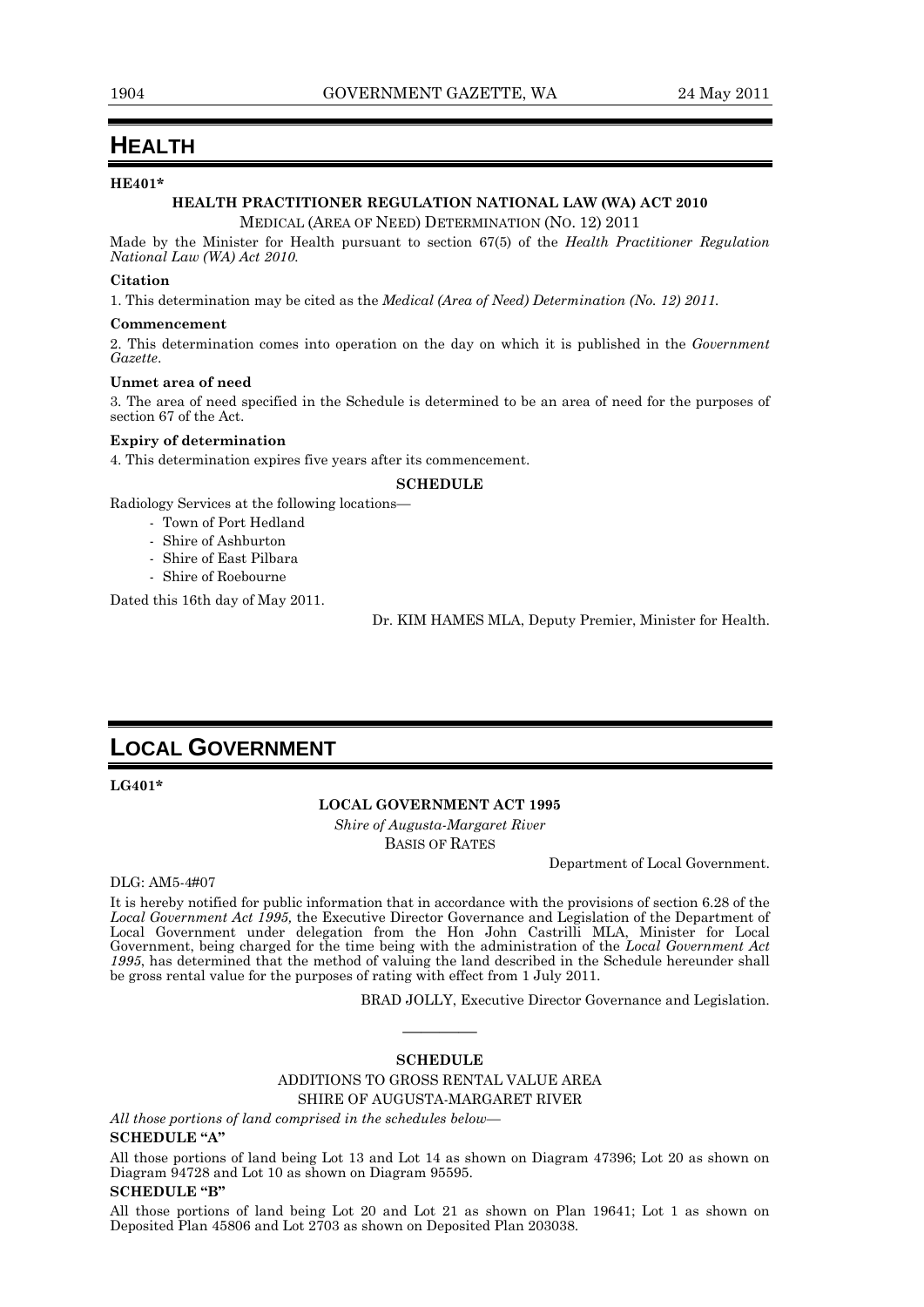### **SCHEDULE "C"**

All those portions of land being Lot 63 as shown on Certificate of Title Volume 1053 Folio 746 and Lot 201 as shown on Certificate of Title Volume 1467 Folio 1000.

———————————

**LG402\*** 

### **LOCAL GOVERNMENT ACT 1995**

*Shire of Augusta-Margaret River*  BASIS OF RATES

Department of Local Government.

DLG: AM5-4#07

It is hereby notified for public information that in accordance with the provisions of section 6.28 of the *Local Government Act 1995,* the Executive Director Governance and Legislation of the Department of Local Government under delegation from the Hon John Castrilli MLA, Minister for Local Government, being charged for the time being with the administration of the *Local Government Act 1995*, has determined that the method of valuing the land described in the Schedule hereunder shall be unimproved value for the purposes of rating with effect from 1 July 2011.

BRAD JOLLY, Executive Director Governance and Legislation.

# ———— **SCHEDULE**

ADDITIONS TO UNIMPROVED VALUE AREA SHIRE OF AUGUSTA-MARGARET RIVER All that portion of land being Lot 9000 as shown on Deposited Plan 54822.

**LG403\*** 

### **LOCAL GOVERNMENT ACT 1995**

———————————

*Shire of Gingin*  BASIS OF RATES

Department of Local Government.

DLG: GG5-4#05

It is hereby notified for public information that in accordance with the provisions of section 6.28 of the *Local Government Act 1995,* the Executive Director Governance and Legislation of the Department of Local Government under delegation from the Hon John Castrilli MLA, Minister for Local Government, being charged for the time being with the administration of the *Local Government Act 1995*, has determined that the method of valuing the land described in the Schedule hereunder shall be gross rental value for the purposes of rating with effect from 1 July 2011.

BRAD JOLLY, Executive Director Governance and Legislation.

# ———— **SCHEDULE**

# ADDITIONS TO GROSS RENTAL VALUE AREA

SHIRE OF GINGIN

All those portions of land being Lots 239 to 258 inclusive as shown on Deposited Plan 52018; Lots 218 to 232 inclusive, Lots 234 to 238 inclusive and Lots 269 to 272 inclusive as shown on Deposited Plan 52019 and Lots 71 to 78 inclusive as shown on Deposited Plan 57102.

———————————

**LG404\*** 

### **LOCAL GOVERNMENT ACT 1995**

*City of Rockingham*  BASIS OF RATES

DLG: RK5-4#06

Department of Local Government.

It is hereby notified for public information that in accordance with the provisions of section 6.28 of the *Local Government Act 1995,* the Executive Director Governance and Legislation of the Department of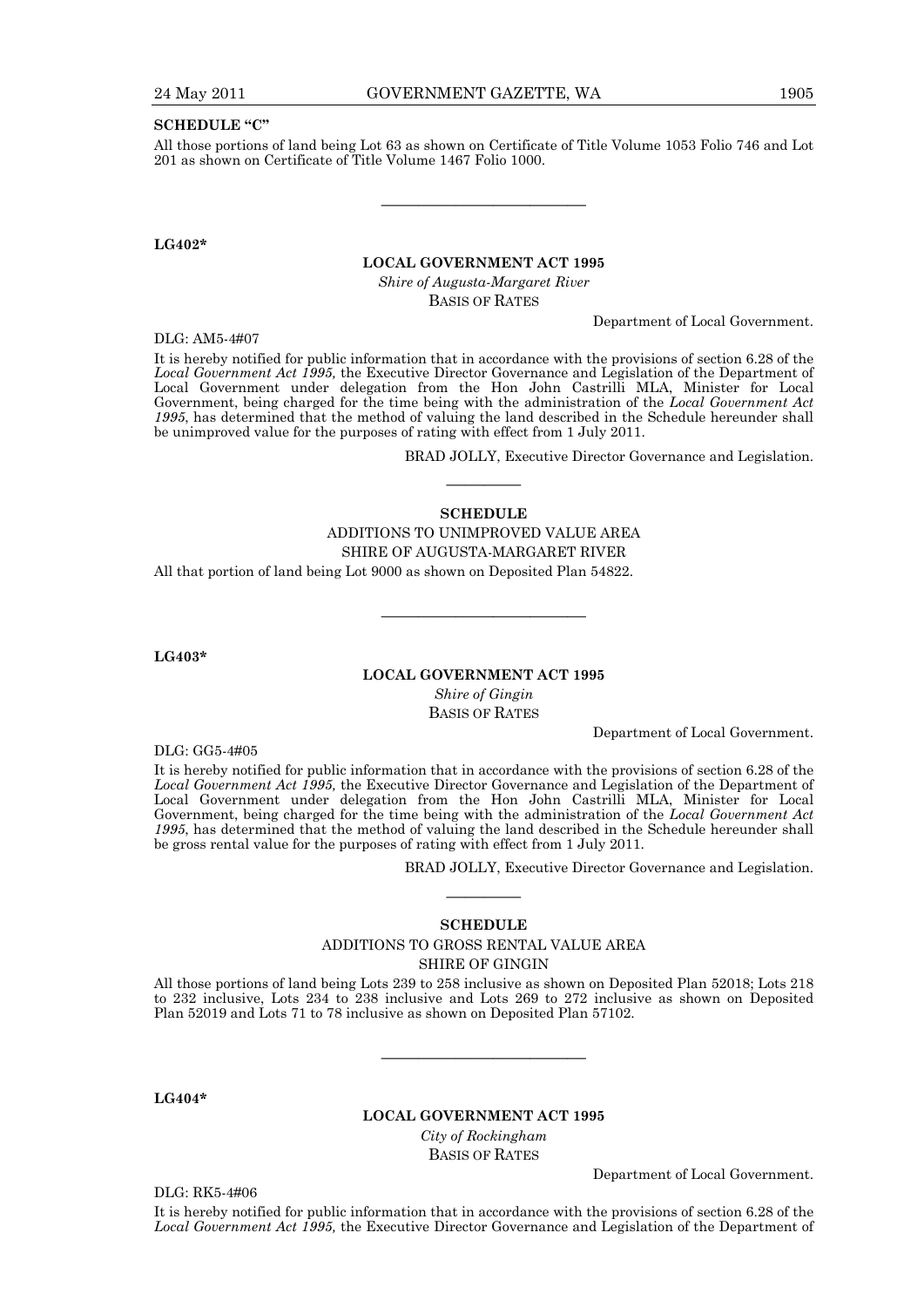Local Government under delegation from the Hon John Castrilli MLA, Minister for Local Government, being charged for the time being with the administration of the *Local Government Act 1995*, has determined that the method of valuing the land described in the Schedule hereunder shall be gross rental value for the purposes of rating with effect from 17 March 2011.

BRAD JOLLY, Executive Director Governance and Legislation.

### **SCHEDULE**

————

### ADDITIONS TO GROSS RENTAL VALUE AREA CITY OF ROCKINGHAM

All those portions of land being Lots 223 to 253 inclusive, Lots 283 to 297 inclusive, Lots 301 to 315 inclusive, Lots 334 to 336 inclusive and Lot 9004 as shown on Deposited Plan 66721; Lots 382 to 389 inclusive, Lots 622 to 626 inclusive, Lots 653 to 655 inclusive, Lot 657, Lot 658 and Lots 660 to 675 inclusive as shown on Deposited Plan 68574; Lots 1512 to 1531 inclusive as shown on Deposited Plan 68932 and Lots 1532 to 1537 inclusive and Lots 1540 to 1546 inclusive as shown on Deposited Plan 69411.

**LG405\*** 

#### **LOCAL GOVERNMENT ACT 1995**

———————————

*City of Rockingham*  BASIS OF RATES

Department of Local Government.

DLG: RK5-4#06

It is hereby notified for public information that in accordance with the provisions of section 6.28 of the *Local Government Act 1995,* the Executive Director Governance and Legislation of the Department of Local Government under delegation from the Hon John Castrilli MLA, Minister for Local Government, being charged for the time being with the administration of the *Local Government Act 1995*, has determined that the method of valuing the land described in the Schedule hereunder shall be gross rental value for the purposes of rating with effect from 4 April 2011.

BRAD JOLLY, Executive Director Governance and Legislation.

### **SCHEDULE**

————

### ADDITIONS TO GROSS RENTAL VALUE AREA CITY OF ROCKINGHAM

Lots 573 to 576 inclusive and Lots 608 to 626 inclusive as shown on Deposited Plan 68567; Lots 724 to 754 inclusive as shown on Deposited Plan 68569

———————————

**LG406\*** 

### **LOCAL GOVERNMENT ACT 1995**

*Shire of Serpentine-Jarrahdale*  BASIS OF RATES

DLG: SJ5-4#04

Department of Local Government.

It is hereby notified for public information that in accordance with the provisions of section 6.28 of the *Local Government Act 1995,* the Executive Director Governance and Legislation of the Department of Local Government under delegation from the Hon John Castrilli MLA, Minister for Local Government, being charged for the time being with the administration of the *Local Government Act 1995*, has determined that the method of valuing the land described in the Schedule hereunder shall be gross rental value for the purposes of rating with effect from 13 April 2011.

BRAD JOLLY, Executive Director Governance and Legislation.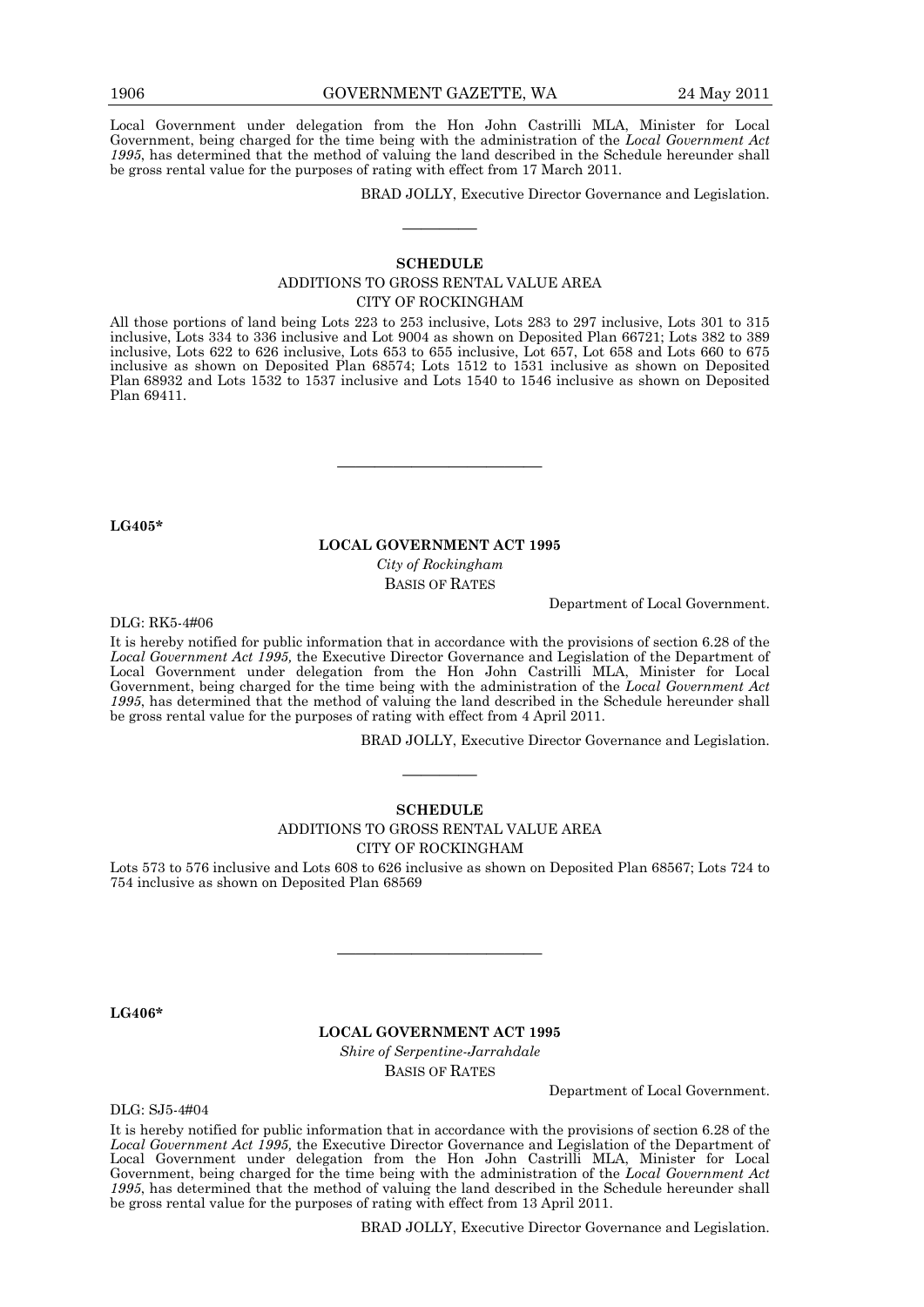#### **SCHEDULE**

### ADDITIONS TO GROSS RENTAL VALUE AREA

#### SHIRE OF SERPENTINE-JARRAHDALE

———————————

All those portions of land being Lot 87 and Lot 88 as shown on Deposited Plan 69934.

**LG407\*** 

### **LOCAL GOVERNMENT ACT 1995**

*Shire of Manjimup*  BASIS OF RATES

Department of Local Government.

DLG: MJ5-4#04

It is hereby notified for public information that in accordance with the provisions of section 6.28 of the *Local Government Act 1995,* the Executive Director Governance and Legislation of the Department of Local Government under delegation from the Hon John Castrilli MLA, Minister for Local Government, being charged for the time being with the administration of the *Local Government Act 1995*, has determined that the method of valuing the land described in the Schedule hereunder shall be unimproved value for the purposes of rating with effect from 2 March 2011.

BRAD JOLLY, Executive Director Governance and Legislation.

#### **SCHEDULE**

————

### ADDITIONS TO UNIMPROVED VALUE AREA SHIRE OF MANJIMUP

All those portions of land comprised in the schedules below—

#### **SCHEDULE "A"**

All those portions of land being Lot 1 as shown on Diagram 72165 and Lot 9364 as shown on Deposited Plan 203167.

#### **SCHEDULE "B"**

All those portions of land being portion of Lot 4 on Deposited Plan 34928 (Pemberley Farm) and portion of Lot 7489 on Deposited Plan 225888 (Gloucester Ridge Winery) as shown delineated in black and coloured green on Deposited Plan 47084.

———————————

**LG408\*** 

#### **LOCAL GOVERNMENT ACT 1995**

*Town of Kwinana*  BASIS OF RATES

Department of Local Government.

DLG: KW5-4#02

It is hereby notified for public information that in accordance with the provisions of section 6.28 of the *Local Government Act 1995,* the Executive Director Governance and Legislation of the Department of Local Government under delegation from the Hon John Castrilli MLA, Minister for Local Government, being charged for the time being with the administration of the *Local Government Act 1995*, has determined that the method of valuing the land described in the Schedule hereunder shall be gross rental value for the purposes of rating with effect from 1 July 2011.

BRAD JOLLY, Executive Director Governance and Legislation.

#### **SCHEDULE**

————

### ADDITIONS TO GROSS RENTAL VALUE AREA

TOWN OF KWINANA

All those portions of land being Lots 22 to 24 inclusive as shown on Diagram 55706; Lot 330 as shown on Diagram 76453; Lot 128 as shown on Diagram 93194; Lot 102 and Lot 104 as shown on Plan 8259 and Lots 143 to 181 inclusive, Lot 8000, Lot 8001, Lot 9001 and Lot 9002 as shown on Deposited Plan 69132.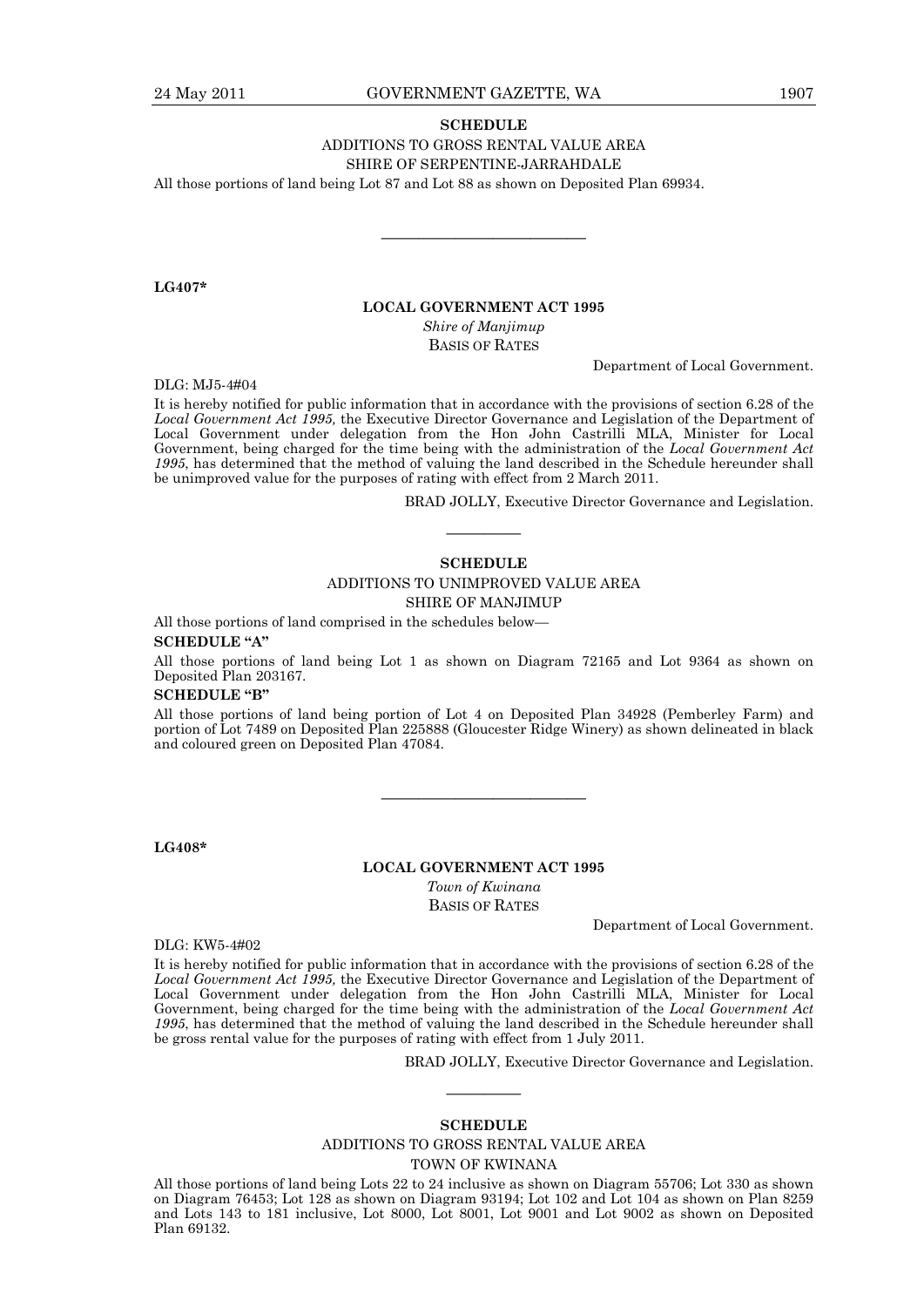#### **LG409\***

### **LOCAL GOVERNMENT ACT 1995**  *Shire of Capel*

BASIS OF RATES

Department of Local Government.

DLG: CP5-4#07

It is hereby notified for public information that in accordance with the provisions of section 6.28 of the *Local Government Act 1995,* the Executive Director Governance and Legislation of the Department of Local Government under delegation from the Hon John Castrilli MLA, Minister for Local Government, being charged for the time being with the administration of the *Local Government Act 1995*, has determined that the method of valuing the land described in the Schedule hereunder shall be gross rental value for the purposes of rating with effect from 17 March 2011.

BRAD JOLLY, Executive Director Governance and Legislation.

### **SCHEDULE**  ADDITIONS TO GROSS RENTAL VALUE AREA SHIRE OF CAPEL

————

All those portions of land being Lot 1 and Lot 2 as shown on Strata Plan 59888.

### **LG410\***

### **LOCAL GOVERNMENT ACT 1995**

———————————

*City of Armadale*  BASIS OF RATES

Department of Local Government.

DLG: AK5-4#07

It is hereby notified for public information that in accordance with the provisions of section 6.28 of the *Local Government Act 1995,* the Executive Director Governance and Legislation of the Department of Local Government under delegation from the Hon John Castrilli MLA, Minister for Local Government, being charged for the time being with the administration of the *Local Government Act 1995*, has determined that the method of valuing the land described in the Schedule hereunder shall be gross rental value for the purposes of rating with effect from 13 April 2011.

BRAD JOLLY, Executive Director Governance and Legislation.

# ———— **SCHEDULE**

ADDITIONS TO GROSS RENTAL VALUE AREA

CITY OF ARMADALE

All those portions of land being Lot 340 as shown on Diagram 98050 and Lots 601 to 622 inclusive, Lots 630 to 639 inclusive and Lot 9503 as shown on Deposited Plan 65356.

# **MARINE/MARITIME**

**MA401\*** 

### **WESTERN AUSTRALIAN MARINE ACT 1982 NAVIGABLE WATERS REGULATIONS 1958**  SWIMMING PROHIBITED AREA

Port Denison *Shire of Irwin* 

Department of Transport

Fremantle WA, 24 May 2011.

Acting pursuant to the powers conferred by Regulation 10A of the Navigable Waters Regulations 1958, I hereby revoke notice TR 401 published in the *Government Gazette* on 27 January 1995.

> DAVID HARROD, FNI, General Manager, Marine Safety, Department of Transport.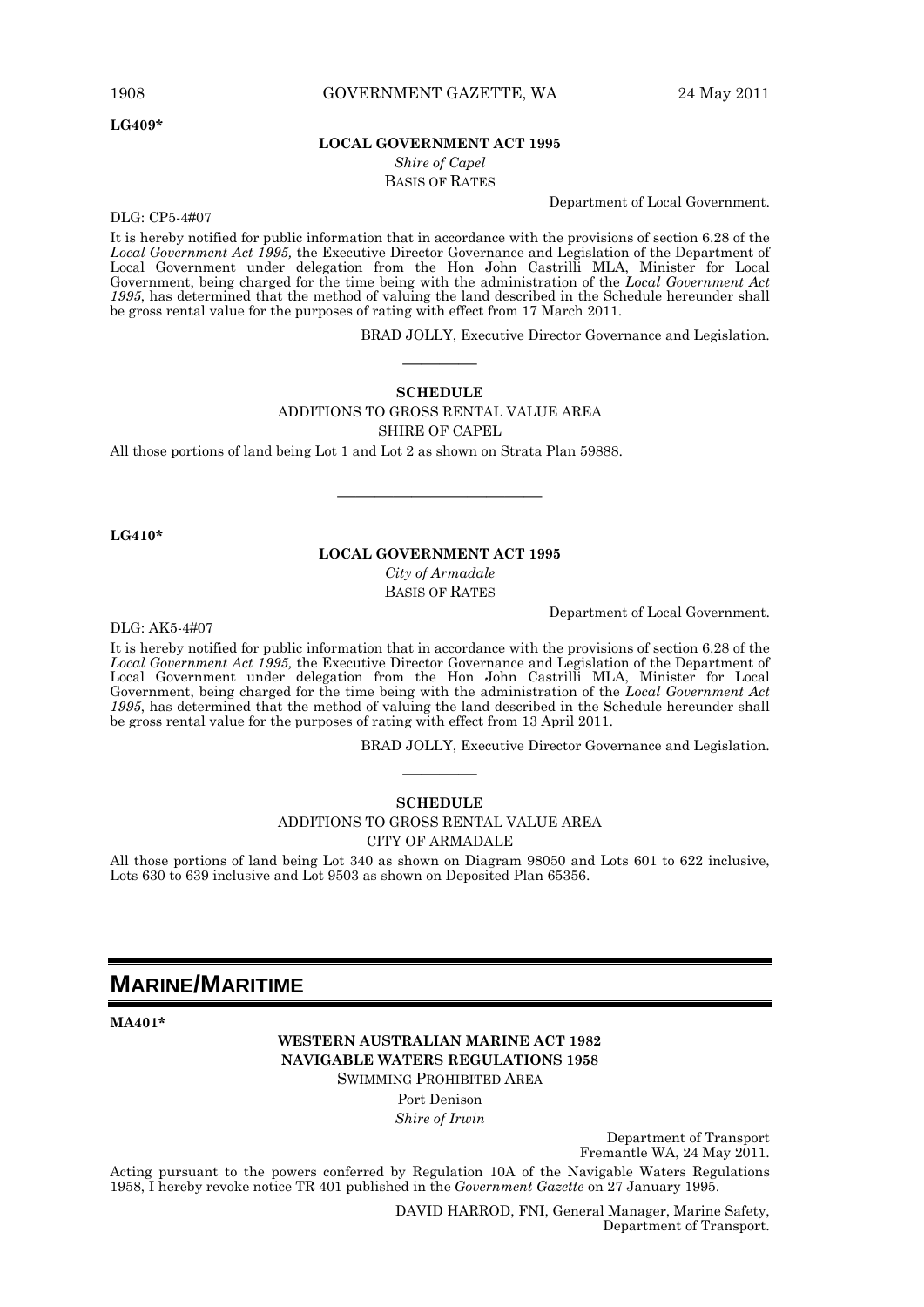**MA402\*** 

# **WESTERN AUSTRALIAN MARINE ACT 1982 NAVIGABLE WATERS REGULATIONS 1958**

BOATING PROHIBITED AREA

Houghman Bend—Murray River

*Shire of Murray* 

Department of Transport Fremantle WA, 24 May 2011.

Acting pursuant to the powers conferred by Section 66 of the Western Australian Marine Act 1982, I hereby revoke notice MX 401 as published in the *Government Gazette* on 18 May 2007.

> DAVID HARROD, FNI, General Manager, Marine Safety, Department of Transport.

**MA403\*** 

# **WESTERN AUSTRALIAN MARINE ACT 1982 NAVIGABLE WATERS REGULATIONS 1958**

———————————

BAREFOOT WATER SKI AREA

Bayswater—Swan River

Department of Transport Fremantle WA, 24 May 2011.

Acting pursuant to the powers conferred by Regulation 48A of the Navigable Waters Regulations 1958, I hereby revoke notice TR401 as published in the *Government Gazette* on 22 January 2002.

> DAVID HARROD, FNI, General Manager, Marine Safety, Department of Transport.

# **MINERALS AND PETROLEUM**

**MP401\*** 

Commonwealth of Australia

**OFFSHORE PETROLEUM AND GREENHOUSE GAS STORAGE ACT 2006** 

GRANT OF INFRASTRUCTURE LICENCE WA-2-IL

Petroleum Infrastructure Licence No. WA-2-IL has been granted to Shell Development (Australia) Proprietary Limited to have effect from and including 20 May 2011.

W. L. TINAPPLE, Executive Director Petroleum Division.

**MP402\*** 

Commonwealth of Australia

———————————

**OFFSHORE PETROLEUM AND GREENHOUSE GAS STORAGE ACT 2006** 

GRANT OF PETROLEUM PRODUCTION LICENCE WA-44-L

Petroleum Production Licence No. WA-44-L has been granted to Shell Development (Australia) Proprietary Limited to have effect from and including 20 May 2011.

W. L. TINAPPLE, Executive Director Petroleum Division.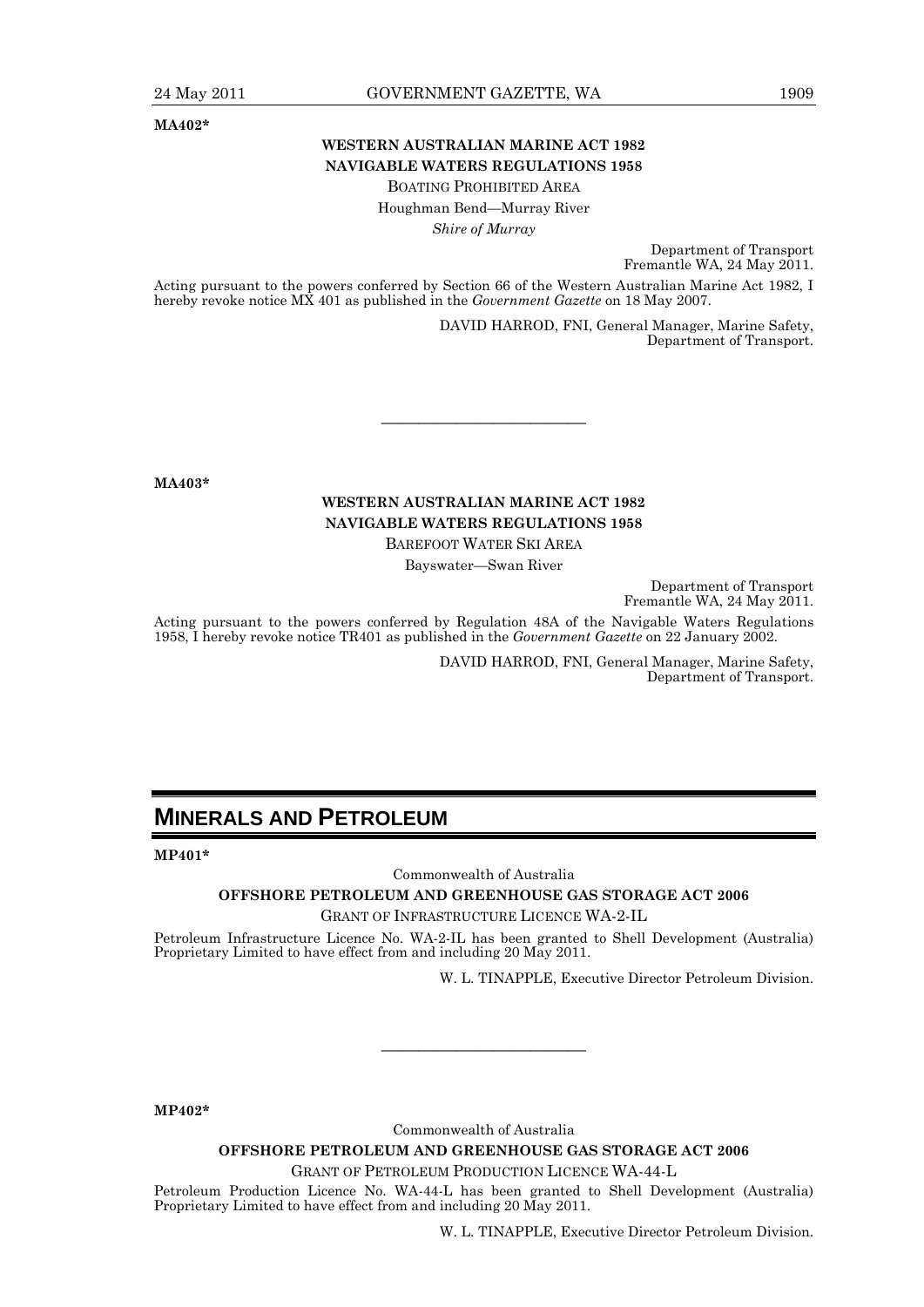# **RACING, GAMING AND LIQUOR**

### **RA401\***

### **LIQUOR CONTROL ACT 1988**

LIQUOR APPLICATIONS

The following is a summary of applications received under the *Liquor Control Act 1988 (the Act)* and required to be advertised.

Any person wishing to obtain more details about any application, or about the objection process, should contact the Department of Racing, Gaming and Liquor, 1st Floor, 87 Adelaide Terrace, Perth, Telephone: (08) 9425 1888, or consult a solicitor or relevant industry organisation.

### APPLICATIONS FOR THE GRANT OF A LICENCE

| App. No.                                                       | Applicant                          | Nature of Application                                                                                                                                | Last Date<br>for<br>Objections |  |
|----------------------------------------------------------------|------------------------------------|------------------------------------------------------------------------------------------------------------------------------------------------------|--------------------------------|--|
| 14015                                                          | Flipside Hospitality<br>Pty Ltd    | Application for the grant of a Small Bar in<br>respect of premises situated in Perth and<br>known as Mechanic's Institute Bar                        | 22/06/2011                     |  |
| 14017                                                          | Matthew Thomas<br>Darch            | Application for the grant of a Small Bar<br>licence in respect of premises situated in<br>Perth and known as 1Up Microcinema                         | 22/06/2011                     |  |
| 14021                                                          | Golden Beach Pty<br>$_{\rm Ltd}$   | Application for the grant of a Wholesaler's<br>licence in respect of premises situated in<br>Innaloo and known as Golden Beach Pty Ltd               | 03/06/2011                     |  |
| 14024                                                          | The Terrace Hotel<br>Perth Pty Ltd | Application for the grant of a Hotel Restricted<br>licence in respect of premises situated in<br>Perth and known as The Terrace Hotel                | 16/06/2011                     |  |
| APPLICATION FOR EXTENDED TRADING PERMITS-LIQUOR WITHOUT A MEAL |                                    |                                                                                                                                                      |                                |  |
| 38560                                                          | Techrom Pty Ltd                    | Application for the grant of an ETP Liquor<br>Without a Meal permit in respect of premises<br>situated in Northbridge and known as Cafe<br>Valentino | 7/06/2011                      |  |

This notice is published under section 67(5) of the Act.

20 May 2011.

B. A. SARGEANT, Director of Liquor Licensing.

# **DECEASED ESTATES**

### **ZX401**

### **TRUSTEES ACT 1962**

DECEASED ESTATES

### Notice to Creditors and Claimants

Creditors and other persons having claims (to which Section 63 of the *Trustees Act 1962,* relates), in respect of the Estate of Peter Alfred Wilkie of 28 Gaze Court, Armadale in the State of Western Australia, died 10 August 2010, are required by the Solicitor for the Executor, David Kirchner of Templar Legal Pty Ltd, 3/94 Hay Street, Subiaco, to send particulars of such claims to Templar Legal within 30 days of this notice. After such date, the Trustee may convey or distribute the assets of the abovementioned Estate, having regard only to the claims of which the Trustee then has notice.

**ZX402** 

### **TRUSTEES ACT 1962**  DECEASED ESTATES

———————————

Notice to Creditors and Claimants

Creditors and other persons having claims (to which Section 63 of the *Trustees Act 1962*, relates) in respect of the Estates of the undermentioned deceased persons, are required by Perpetual Trustees WA Ltd, Level 12, 123 Pitt Street, Sydney NSW, to send particulars of such claims to the Company by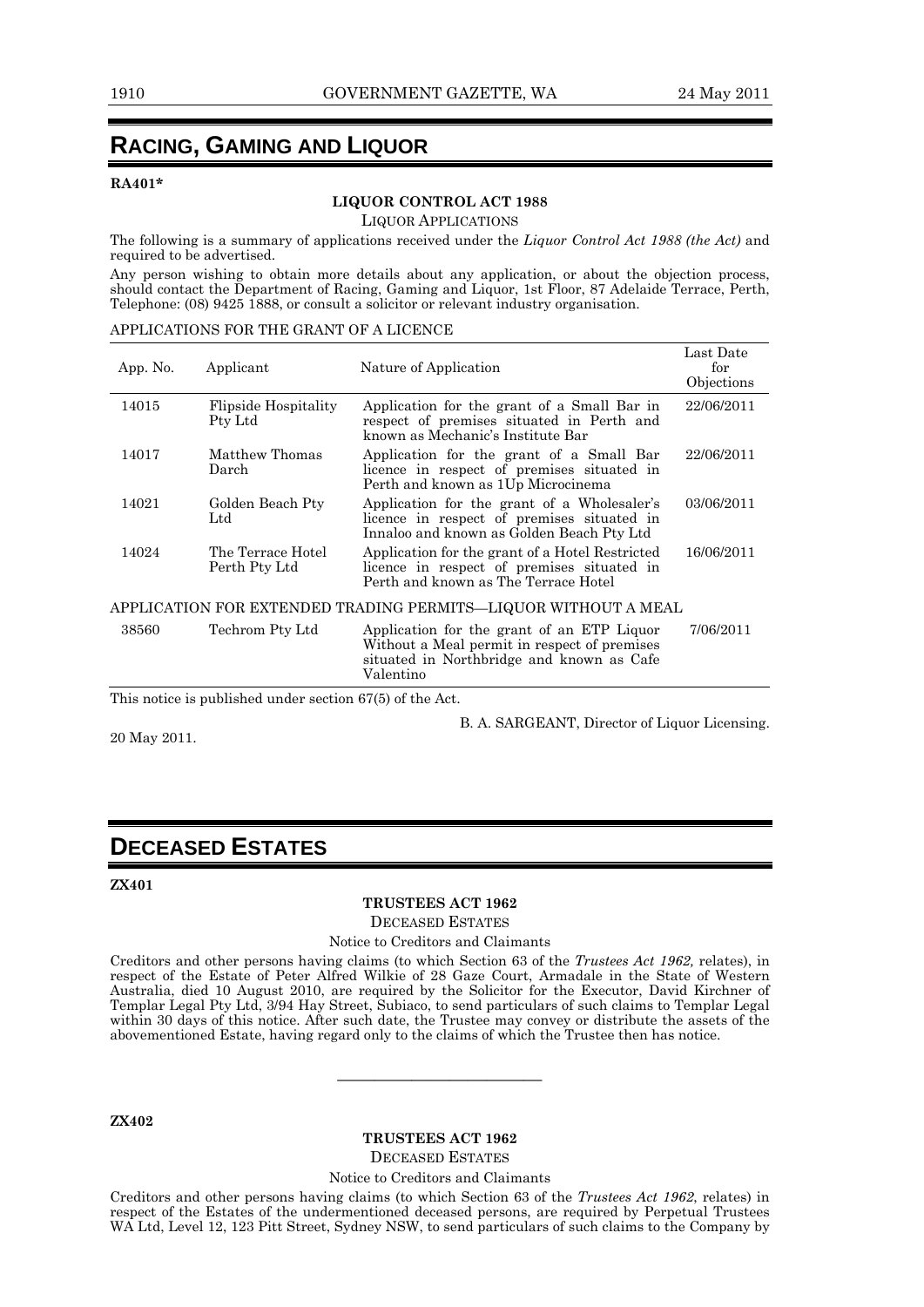the undermentioned date, after which date the said company may convey or distribute the assets, having regard only to the claims of which the Company then has notice.

Claims for the following estates expire one month after the date of publication hereof.

Estate Late Lynnette Olive Evans AKA Lynne Evans, late of 18 Christmas Avenue, Orelia WA, Christian Science Nurse, died 18 January 2011.

Estate Late Beryl Patricia Saunders, late of 195 Hardey Road, Belmont WA, Business Proprietor, died 20 February 2011.

Estate Late Olive Jean Bindon, late of 8 Garvey Place, Bunbury WA. Homes Duties, died 17 March 2011.

Estate Late Marian Lillian Emery, late of 21/20 Windelya Road. Murdoch WA, Home Duties, died 26 March 2011.

Estate Late Grace Alice Campbell, late of 27/8 Lewington Gardens, Bibra Lake WA, Home Duties, died 28 March 2011.

Estate Late Helena Puslednik AKA Helen Marie Eve Puslednik, late of 171 Canning Highway, South Perth WA, Retired Nurse, died 25 April 2011.

———————————

### **ZX403\***

### **TRUSTEES ACT 1962**  DECEASED ESTATES

### Notice to Creditors and Claimants

Estate of the late Ronald Cochran, late of 11 Pellew Street, Exmouth, Western Australia, deceased. Creditors and other persons having claims (to which Section 63 of the *Trustees Act 1962*, as amended relates) in respect of the estate of the deceased, who died on 22 November 2010 are required by the Executor Mark Lawrence Loveridge c/- PO Box 5333, Albany WA 6332 to send particulars of their claims to him by 30 June 2011, after which date the Executor may convey or distribute the assets having regard only to the claims of which he then has notice.

———————————

Dated: 19 May 2011.

### WESTERN AUSTRALIA

# **LOCAL GOVERNMENT ACT 1995**

# **Loose Leaf Version (Including Index)**

**\$53.20 (Reprinted February 2010) Green Binder is an additional \$17.80 if required (Prices include GST)**

Available from:

**State Law Publisher 10 William Street, Perth Telephone: 9426 0000 Fax: 9321 7536 sales@dpc.wa.gov.au Web: www.slp.wa.gov.au**